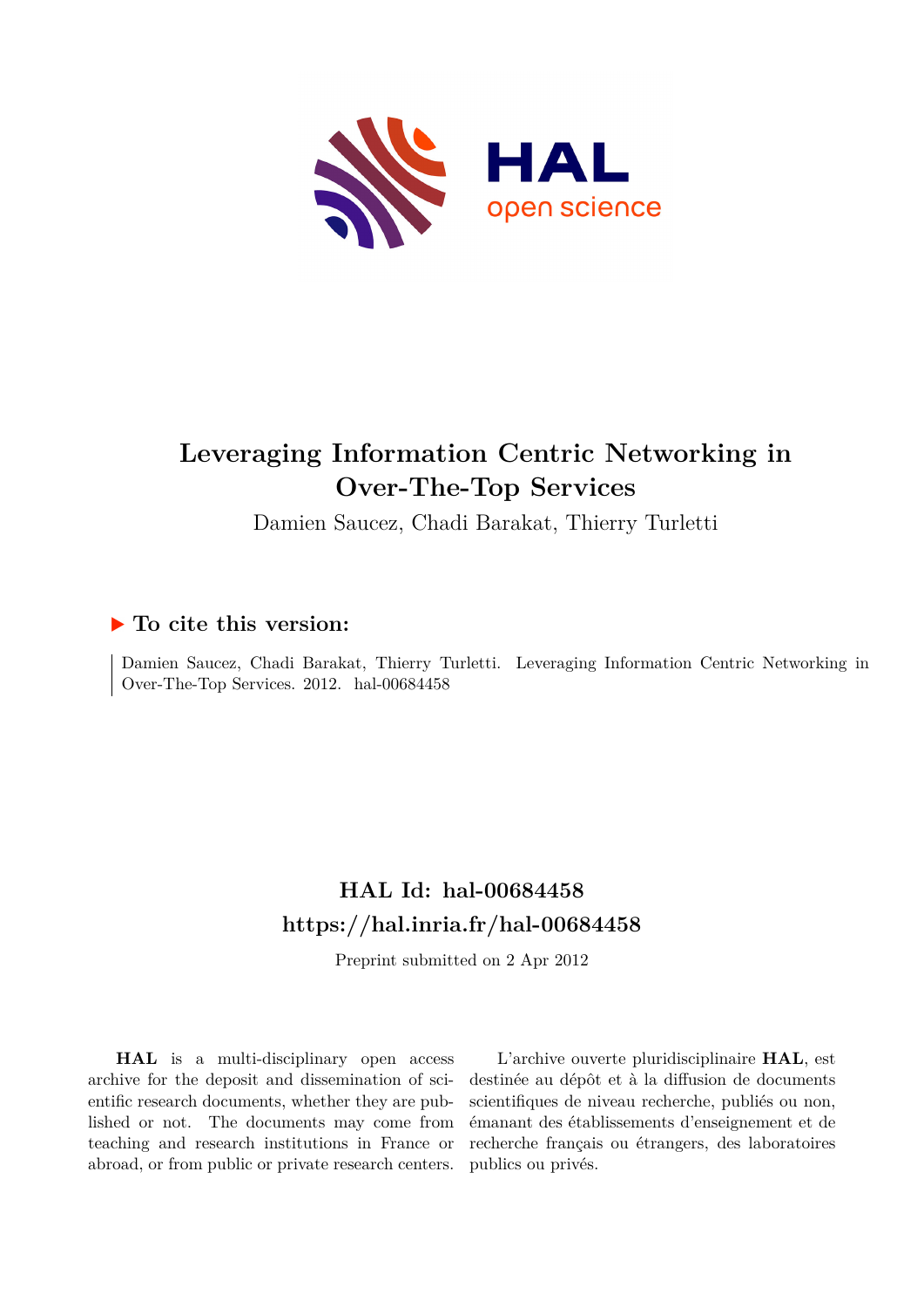# Leveraging Information Centric Networking in

### Over-The-Top Services

Damien Saucez<sup>1</sup>, Chadi Barakat<sup>1</sup>, Thierry Turletti<sup>1</sup>

INRIA – Sophia Antipolis – France

Abstract. The ubiquity of broadband Internet and the proliferation of connected devices like laptops, tablets or TV result in a high demand of multimedia content such as high definition video on demand (VOD) for which the Internet has been poorly designed with the Internet Protocol (IP). Information-Centric Networking and more precisely Content Centric Networking (CCN) overtake the limitation of IP by considering content as the essential element of the network instead of the topology. CCN and its content caching capabilities is particularly adapted to Over-The-Top (OTT) services like YouTube or Netflix that distribute highdefinition multimedia content to millions of consumers, independently of their location. However, bringing content as the most important component of the network implies fundamental changes in the Internet and the transition to a fully CCN Internet might take a long time. Despite this transition period where CCN and IP will co-exist, we show that OTT service providers and consumers have strong incentives for migrating to CCN. We also propose a transition mechanism that leverages caching and enable loosely collaboration.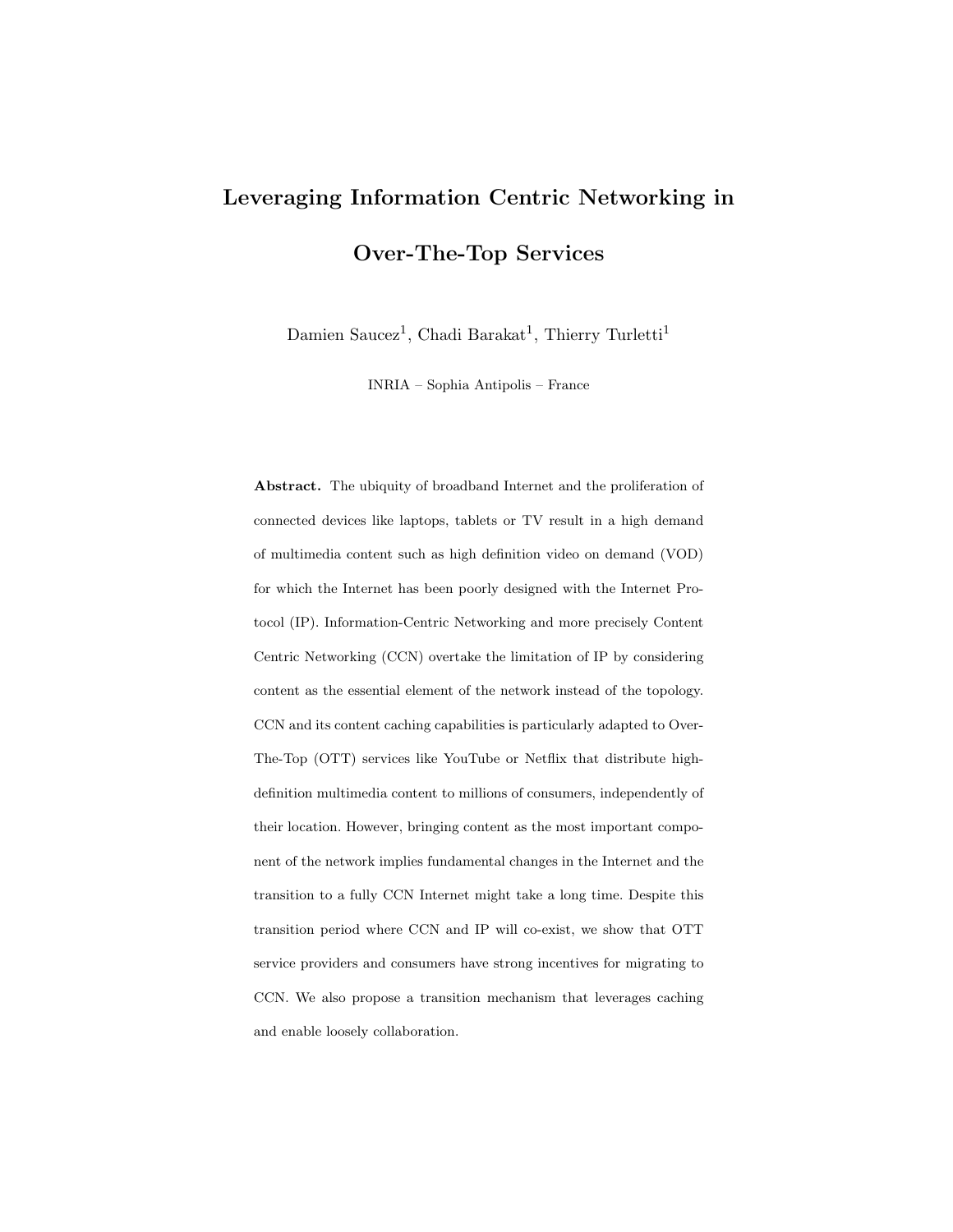#### 1 Introduction

The Internet usage has dramatically changed since its creation and a large part of the traffic is now generated by the consumption of multimedia content [1] like video on demand (VOD) or high quality calls. However, the TCP/IP model used today binds content to topological location limiting the mobility of contents, devices, and users between devices. In order to tackle the limitation of IP, Information Centric Networking and Content-Centric Networking (CCN) in particular [6–9] have been proposed to completely remove the notion of location in data networks. In CCN, when a user wants to consume content, it simply has to announce the name of the content it is interested to consume to its neighbor routers. If the content is not available at a neighbor, this last forwards the interest to its neighbors and so on until the content is found. The content then back tracks the trail followed by the interest until the initial requester is reached and intermediate router can cache the content to speed up further content retrieval.

In this paper, we show that *Over-The-Top* (OTT) service providers like Netflix [2], YouTube [3], Hulu [4], or the Xbox LIVE [5] that produce and distribute content to a large basis of consumers can take advantage of using CCN and its loosely collaborative caching mechanism. The idea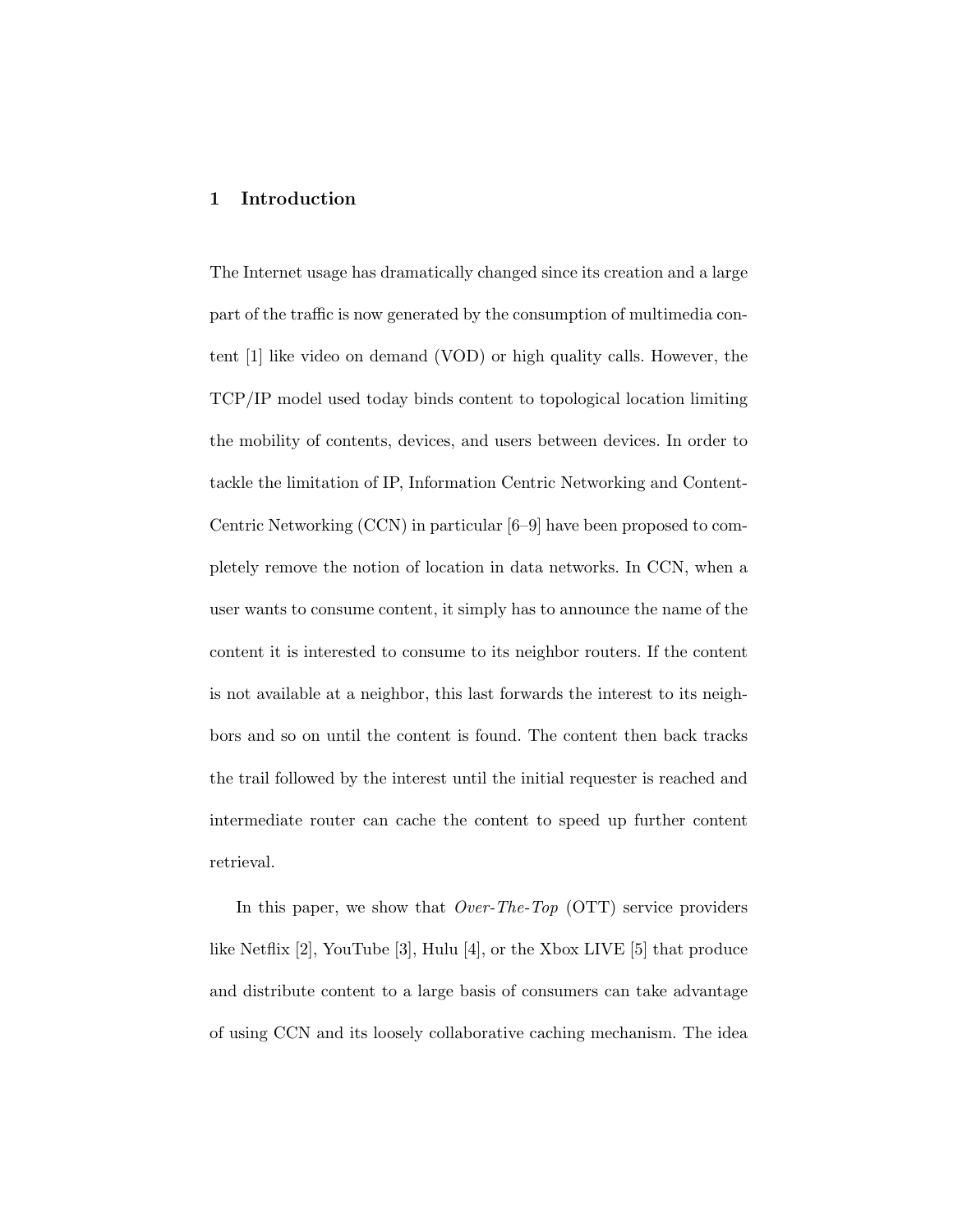of CCN and ICN in general is appealing however their deployment require fundamental changes in the Internet [10] and it is then inevitable that CCN will co-exist with IP. Despite the fact that CCN would be only partially deployed in the Internet, we show that it is possible to design a mechanism to interconnect CCN islands over the IP Internet that leverages the use of CCN in OTT even though CCN is not deployed in the Internet core. We design our interconnection mechanism with an overlay optimized for performance and a semi-centralized naming resolution infrastructure that dynamically discover the caches and the content that they store.

To achieve these goals, we first give the necessary background on CCN in Sec. 2. Afterwards, in Sec. 3, we give incentives for OTT consumer networks and OTT service providers to migrate to CCN and determine the conditions that make the adoption profitable for both of them. We then present, in Sec. 4, an overlay-based technique allowing efficient interconnection of OTT consumers and providers over the Internet. The particularity of our overlay is that it is designed to operate in a loosely collaborative environment where consumers might not cache the contents they consume. Our technique relies on a dynamic overlay that associates names and CCN islands and that is optimized for fast transfers. The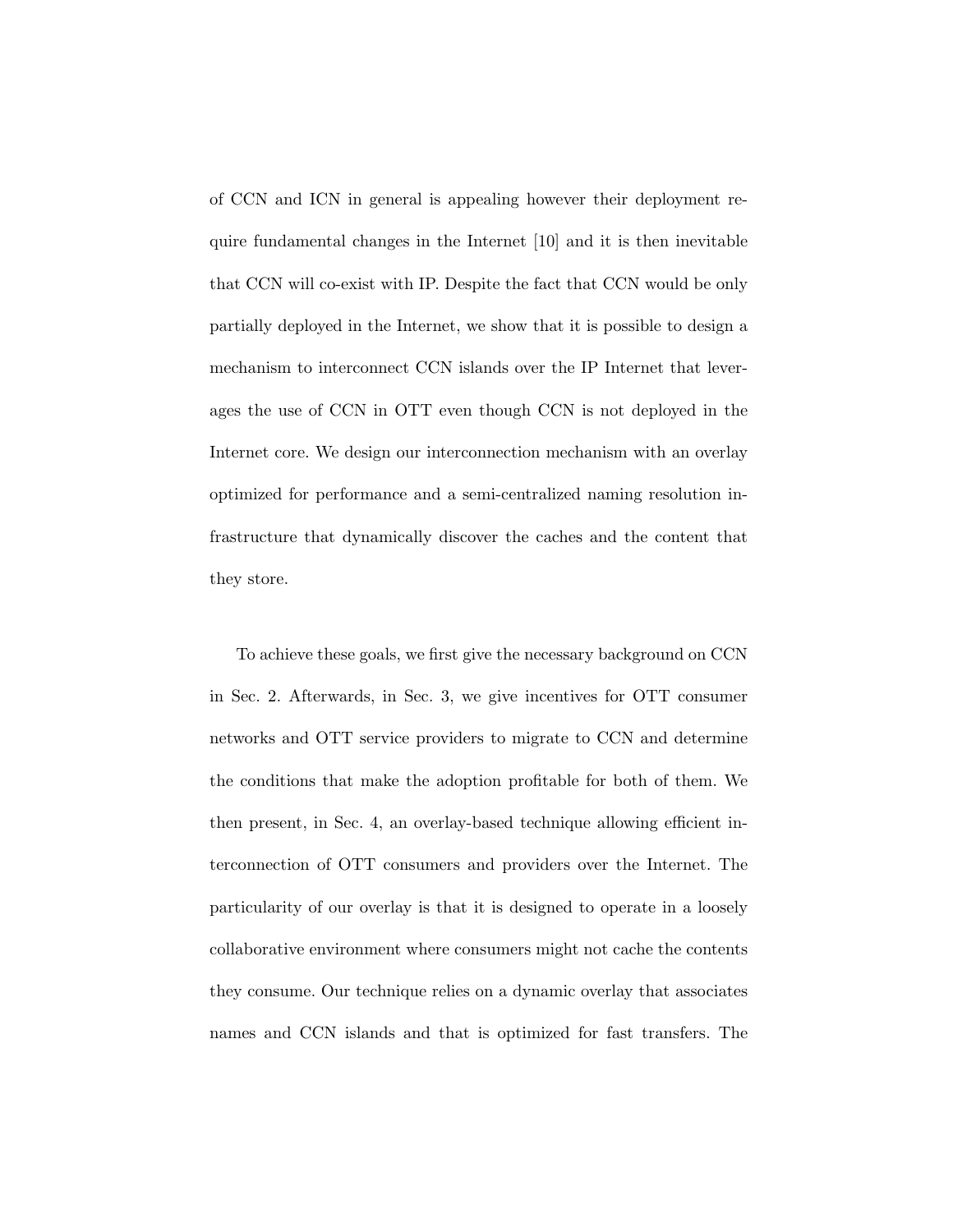technique to associate names and CCN islands is described in Sec. 4.3. Finally, Sec. 5 concludes this work.

#### 2 Content-Centric Networking in a Nutshell

Content-Centric Networking (CCN) proposed by Jacobson et al. in [6] rethink the behavior of network while removing any notion of location or topology to only keep the notions of content and content names. In CCN, contents can be anywhere in the network potentially moving or replicated. When a CCN client wants a particular content, it sends an Interest message to its neighboring routers. When a CCN router receives such an interest, it forwards it to its neighbors that can potentially provide the content identified by the name contained in the Interest message. Because there is no information about its origin in an Interest message, the router maintains an entry in its Pending Interest Table (PIT). The entry maps the name in the interest to the list of faces (i.e., interfaces) on which the interest has been received. When the *publisher* of the content receives an interest, it replies with a data message. The data message contains the name of the interest and its corresponding ContentObject. The data message is sent directly to the face on which the interest has been received. The data message then follows the trail defined by the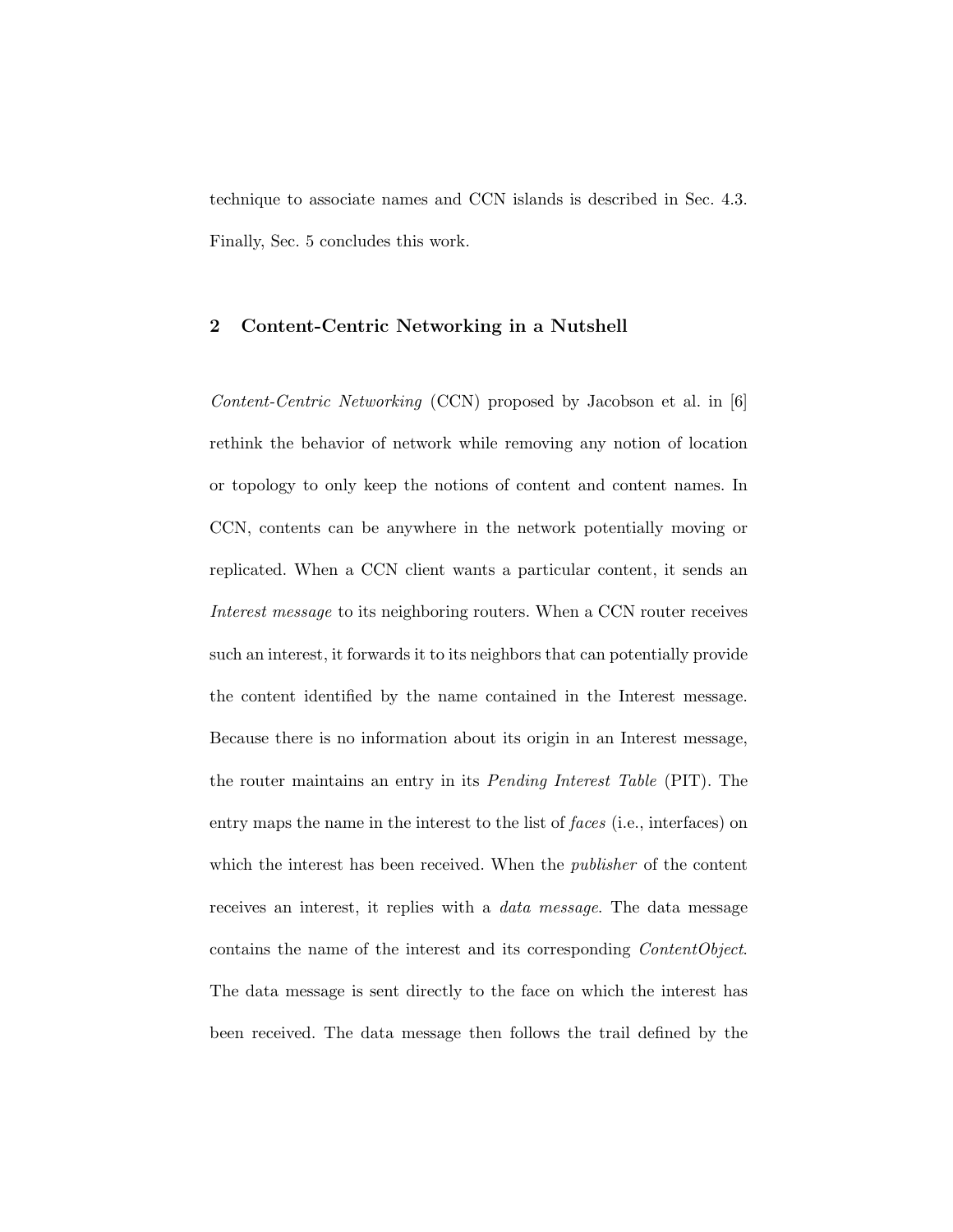PITs until it arrives at the origin of the interest message. As there is no notion of location in CCN, the content can be at any place. Therefore, every router can maintain a cache to copy and store the ContentObjects from the data messages that transit it and any subsequent request for the same content will then receive the content from the copy instead of the content publisher.

#### 3 Incentives for OTT to use CCN

Before trying to integrate CCN with Over-The-Top services, it is important to determine whether there are incentives for such integration. As stated in Sec. 2 or in [6], CCN, compared to IP, provides better security and performance. This last point is very interesting for OTT service providers that deliver multimedia content where performance is a key factor for the adoption of the service by consumers. With CCN, the content can be retrieved from the caches in the different CCN islands, instead of always being delivered by the content publisher. As a result, content retrieval is faster for the consumer and the operational cost of the publisher is reduced. Moreover, as the content is cached by the consumers and because the consumer can provide the content to other consumers, the overall performance increases with the number of consumers instead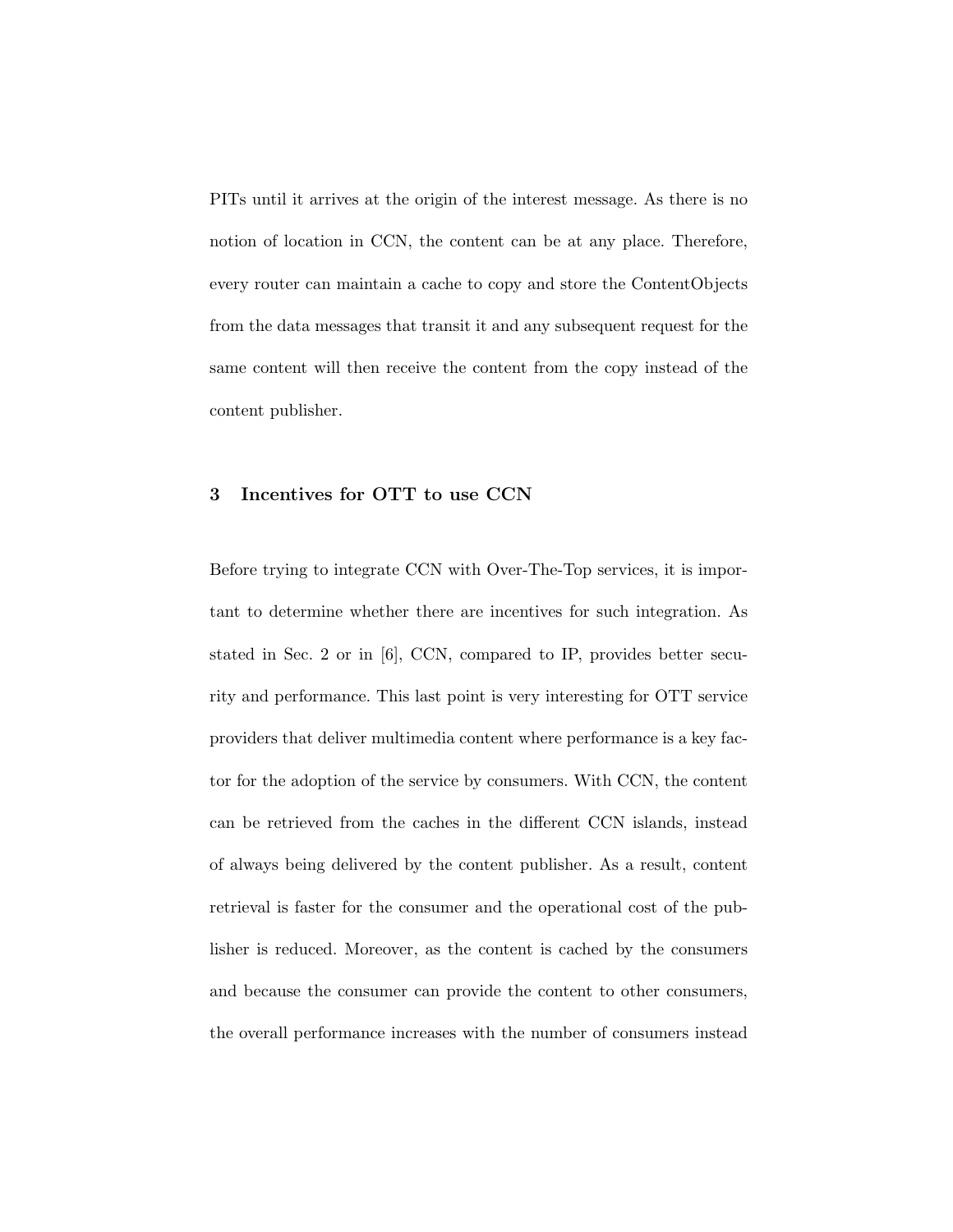of decreasing as it is the case in IP today where the content is delivered by the hosting server. This property is particularly interesting because it dampens the effect of flash crowds which are normally very costly for OTT service providers as they have to provision their servers and networks to support them. Using CCN with caching at the consumers has then a direct impact on the profit earned by the OTT service provider as its costs are reduced. However, to benefit from the caching capabilities of consumers, the producer must propose real incentives to its consumers to collaborate and cache the content. To understand how incentives can be provided, it is necessary to remember that content in OTT is provided either freely to the consumer or in exchange of a fee. When the content is provided freely, the incomes for the publisher are ensured by advertisements dispersed in the content (e.g., banner, commercial interruptions. . . ). A consumer has incentives to collaborate with the system if it receives some sort of discount, expressed in advertisement reduction or fee reduction. On the one hand, the discount has a cost for the publisher as its revenues will be reduced. On the other hand, the collaboration from its consumers reduces its operational costs. Hence, the publisher must determine the optimal discount, such that it maximizes its profit. The situation for the consumer is the exact opposite: its costs are increasing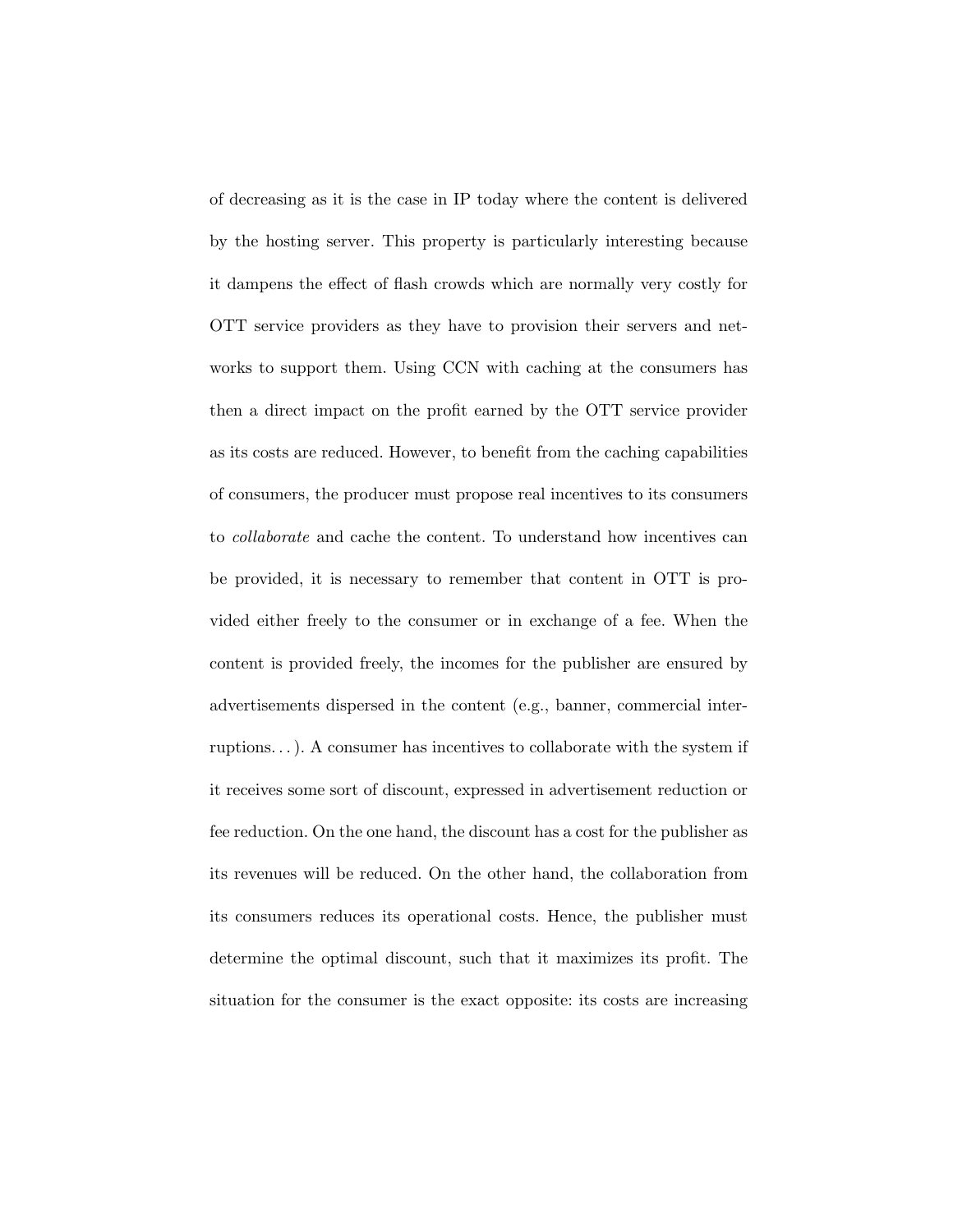because it is providing content to other consumers but its revenues also increase as it receives a discount on its expenses. We determine in Sec. 3.1 the conditions to be respected by the system to increase the profit of both publishers and consumers when caching is used in CCN. As long as these conditions are respected, deploying CCN at the OTT is beneficial for both producers and consumers.

#### 3.1 Profitability Conditions

To generalize and formalize the discussion started above, let's define  $C$ , the set of consumers of a given content,  $\mathcal{C}_c \subseteq \mathcal{C}$  the set of collaborative consumers (i.e., those caching content), and  $\mathcal{C}_n \subseteq \mathcal{C}$  the set of consumers that do not collaborate (i.e., those that not cache content). We have,

$$
\mathcal{C}_n \cup \mathcal{C}_c = \mathcal{C} \ \wedge \ \mathcal{C}_n \cap \mathcal{C}_c = \emptyset. \tag{1}
$$

Let F :  $C \rightarrow \mathbb{R}$  be the fee requested to the consumer, C :  $C \rightarrow \mathbb{R}$ be the cost of providing the content to a consumer from the publisher, and  $D: \mathcal{C} \mapsto \mathbb{R}$  be the discount given to the consumers for caching and serving the content on behalf of the publisher. The general formulation of the profit  $p$  for a given content at the publisher is given by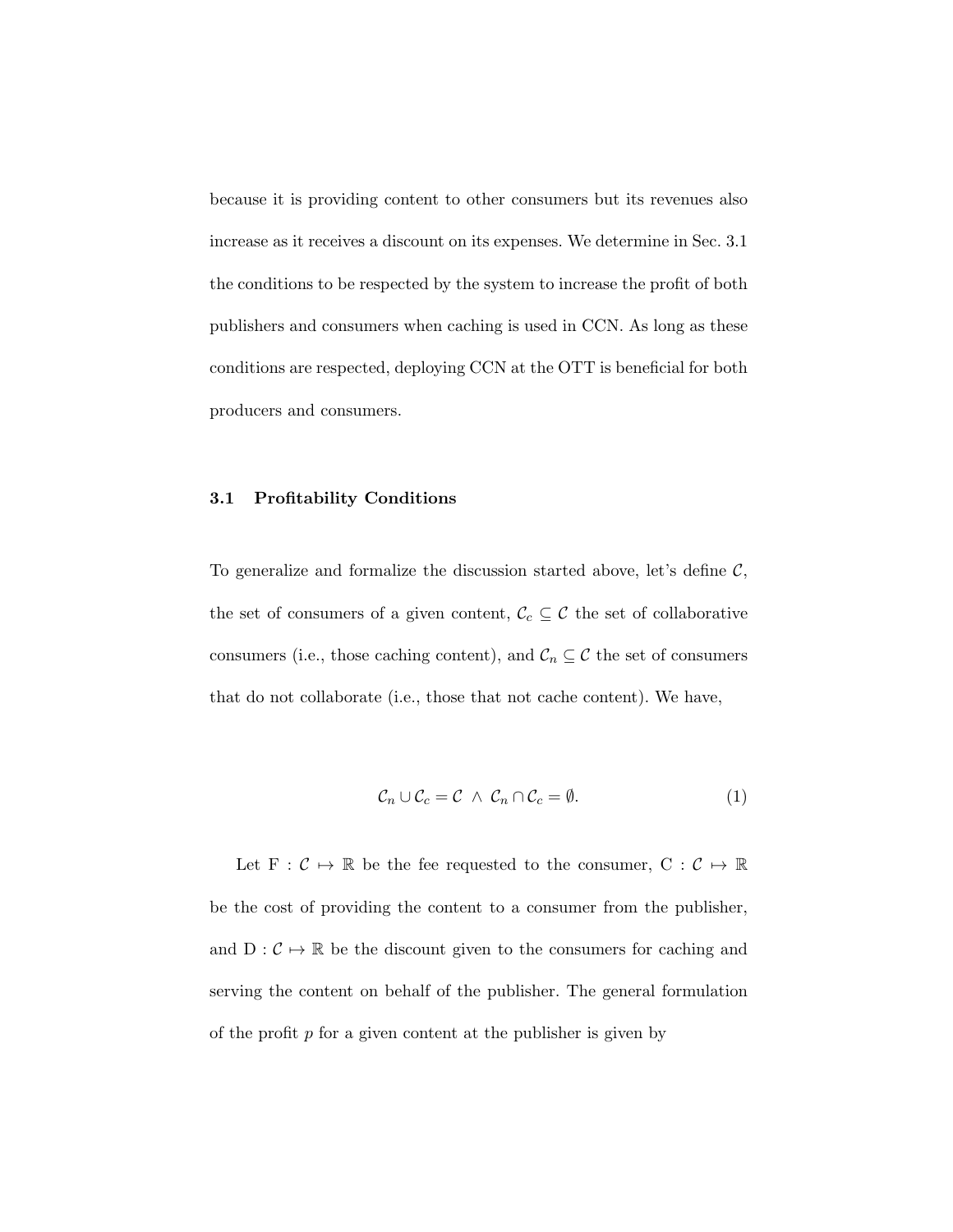|                  | Symbol Description                                                              |
|------------------|---------------------------------------------------------------------------------|
| $\mathcal{C}$    | Set of consumers                                                                |
| $\mathcal{C}_c$  | Set of consumers that collaborate                                               |
| $\mathcal{C}_n$  | Set of consumers that do not collaborate                                        |
| C(c)             | Cost supported by the producer to provide the content to consumer $c$           |
| $C^*(c)$         | Cost supported by consumer $c$ to retrieving the content from the publisher     |
| $\hat{c}$        | Approximation of a unique cost for the producer                                 |
| C(c, n)          | Cost supported by consumer $c$ to provide the cached content to consumer $n$    |
| $C^*(n,c)$       | Cost supported by consumer $n$ to retrieve the content from consumer $n$        |
| D(c)             | Discount paid by the publisher to consumer $c$                                  |
| $\hat{d}$        | Approximation of a unique discount paid by the producer                         |
| E(c)             | Expenses supported by consumer $c$ to retrieve the content                      |
| F(c)             | Fee requested by the producer to consumer $c$                                   |
| $\boldsymbol{p}$ | Profit of the content producer from providing the content                       |
| R(n, c)          | Demand function of the consumer $n$ to retrieve a cached copy from consumer $c$ |

Table 1. Summary of the variable and function symbols used in Sec. 3.1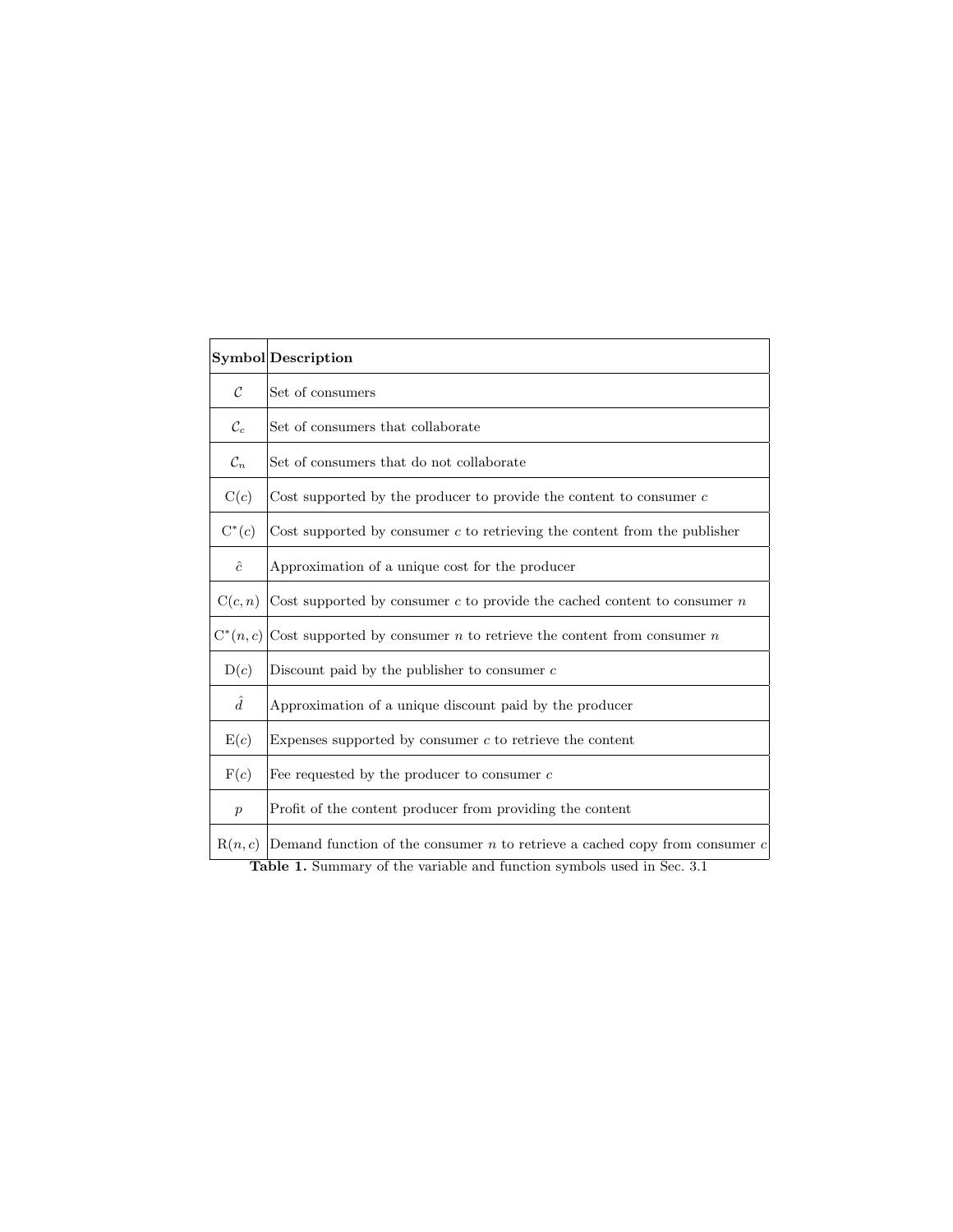$$
p = \sum_{x \in C} \mathbf{F}(x) - \mathbf{C}(x). \tag{2}
$$

When discount is provided to collaborative consumers, this profit becomes:

$$
p = \sum_{c \in \mathcal{C}_c} \mathbf{F}(c) - \mathbf{D}(c) - \mathbf{C}(c) + \sum_{n \in \mathcal{C}_n} \mathbf{F}(n) - \mathbf{C}(n).
$$
 (3)

When the number of collaborative consumers is high and their caches are well dimensioned, we can assume a balanced scenario where the publisher only provides content to collaborative consumers and pays the discount to them, whereas non-collaborative consumers retrieve content directly from caches inside the network. In somehow, we ignore the requests from non-collaborative coming directly to the publisher as they do not enter in the calculation of the optimal discount to propose. Eq. (3) then becomes

$$
p = \sum_{c \in \mathcal{C}_c} \mathbf{F}(c) - \mathbf{D}(c) - \mathbf{C}(c) + \sum_{n \in \mathcal{C}_n} \mathbf{F}(n).
$$
 (4)

In this balanced scenario, the publisher gains at providing discount to its collaborative consumers as long as the profit generated with discount (Eq. (4)) is higher than the profit generated without any form of discount  $(Eq. (2))$ , as shown below.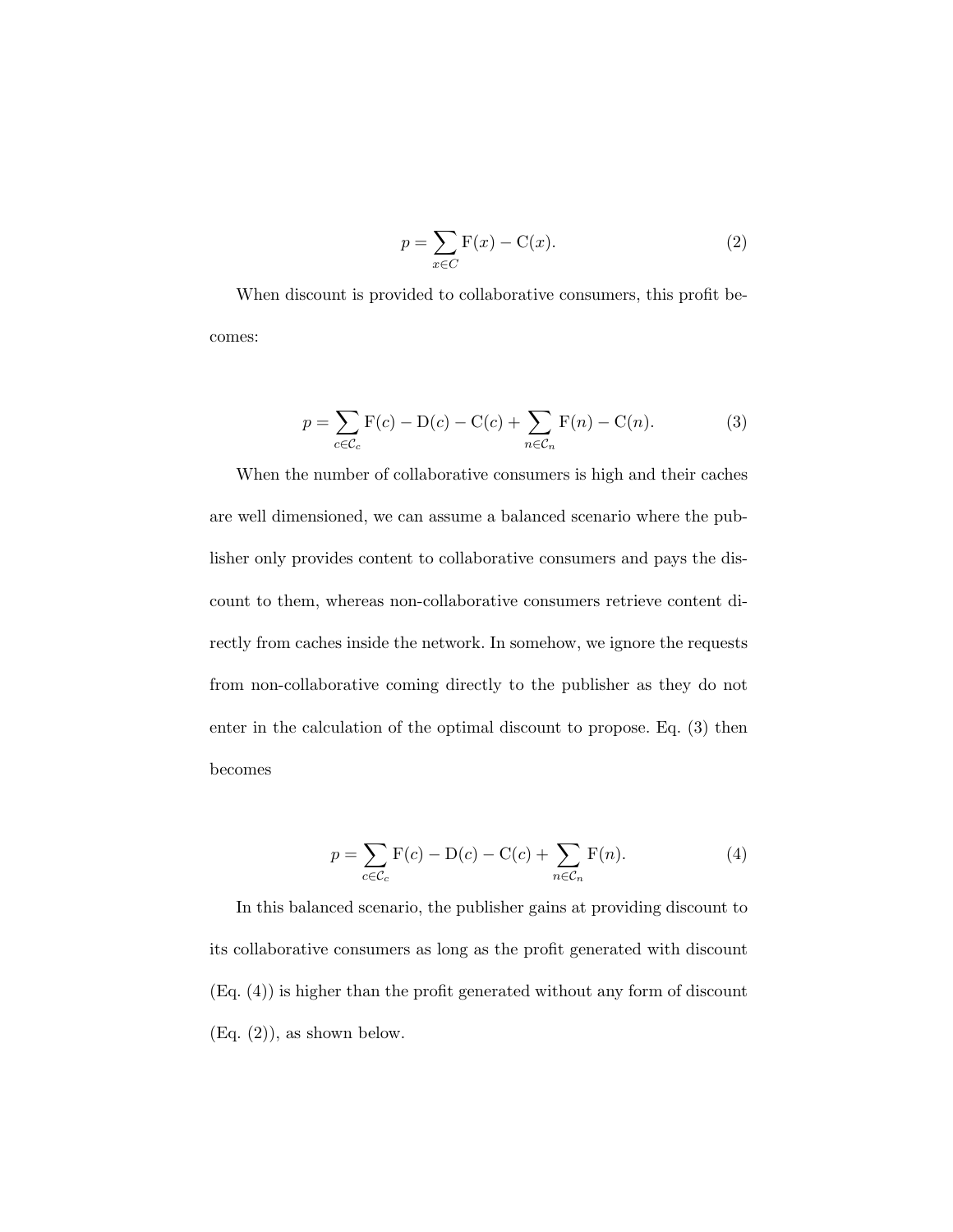$$
\sum_{c \in \mathcal{C}_c} \mathbf{F}(c) - \mathbf{D}(c) - \mathbf{C}(c) + \sum_{n \in \mathcal{C}_n} \mathbf{F}(n) \ge \sum_{x \in C} \mathbf{F}(x) - \mathbf{C}(x),\tag{5}
$$

$$
\Leftrightarrow \sum_{n \in \mathcal{C}_n} \mathcal{C}(n) \ge \sum_{c \in \mathcal{C}_c} \mathcal{D}(c),\tag{6}
$$

where Eq. (5) is simplified in Eq. (6) because of the conditions in Eq. (1). In other words, the publisher gains at providing discount to some consumers if the total cost of distributing the content to consumers that do not collaborate would be higher than the total amount of discount given to the consumers that collaborate. Eq. (6) defines the conditions under which collaboration from consumers is profitable for the producer. To determine the optimal discount function  $D(x)$ , we first have to determine the conditions necessary for a consumer to collaborate, which decides on the sizes of the two sets  $\mathcal{C}_c$  and  $\mathcal{C}_n$  In order to determine whether a consumer will collaborate or not, we must determine its costs structure and compare it to the discount proposed by the publisher. As above, we consider a balanced scenario where consumer that do not collaborate always consume cached copies of the content as these copies provide better quality to them for a lower cost [11]. In addition, to obtain an upper bound on the cost per collaborative consumer, we add the further assumption for that. The expenses for a non collaborative consumer  $n$  to retrieve the content are the minimum over all cached copied and can be written as: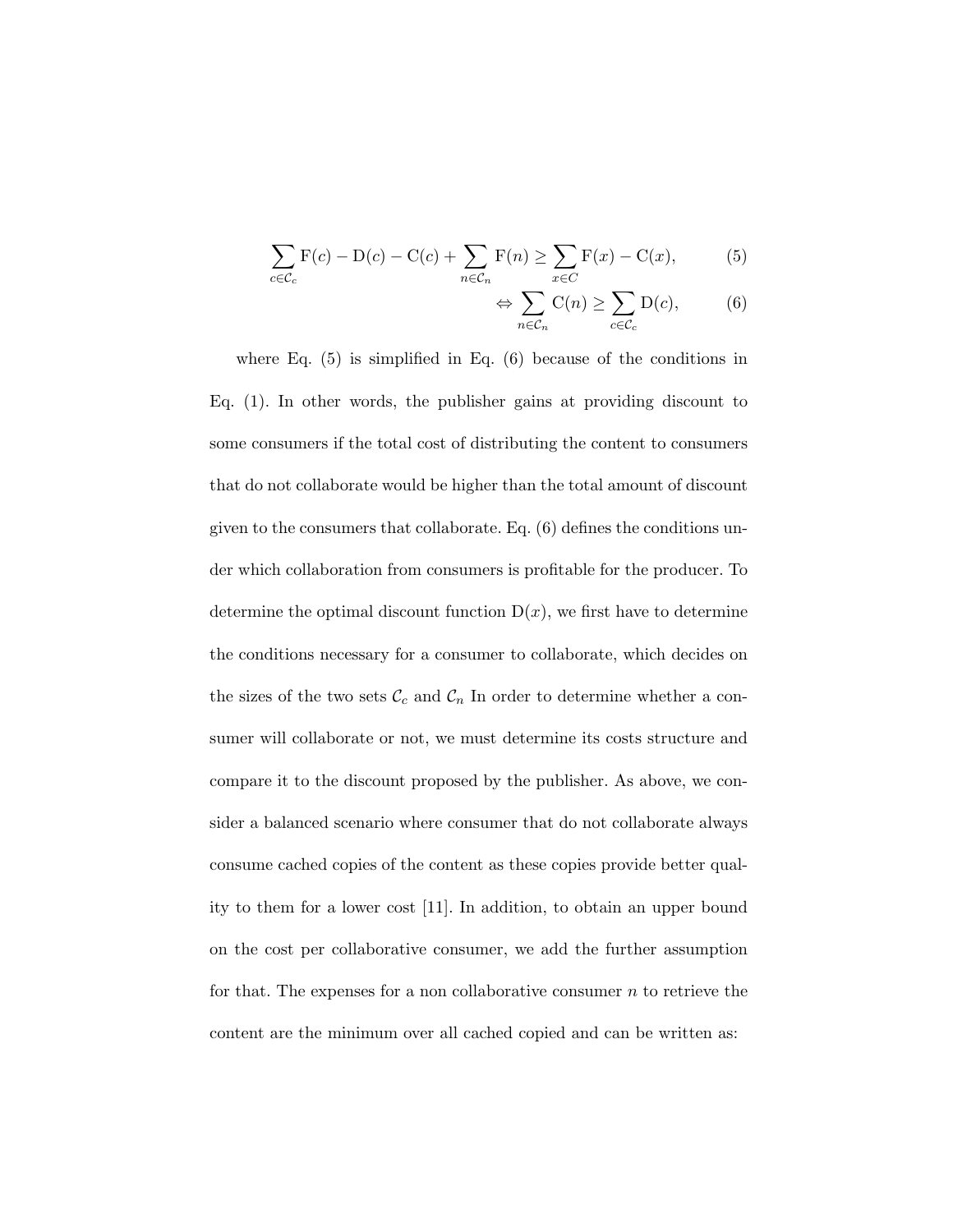$$
E(n) = F(n) + \underset{c \in \mathcal{C}_c}{\arg \min} C^*(n, c), \ \forall n \in \mathcal{C}_n,
$$
\n<sup>(7)</sup>

where  $C^*(n, c) : C \times C \rightarrow \mathbb{R}$  is the cost for consumer n to retrieve content from consumer c.

Consumers that collaborate have to support the cost of maintaining and distributing copies. Therefore, if  $C(c, n) : C \times C \rightarrow \mathbb{R}$  gives the cost for the collaborative consumer  $c$  to provide the cached content to the non collaborative consumer  $n$ , then the cost of the collaboration for  $c$  is given by

$$
\sum_{n \in \mathcal{C}_n} \mathcal{R}(n, c) \cdot \mathcal{C}(c, n),\tag{8}
$$

where  $R(n, c) : C \times C \rightarrow \{0, 1\}$  is a binary function that determines whether consumer  $n$  demands to retrieve content cached at consumer  $c$ or not. The total expenses for the collaborative consumer  $c$  is thus

$$
E(c) = F(c) + C^*(c) + \sum_{n \in C_n} R(n, c) \cdot C(c, n) - D(c), \ \forall c \in C_c.
$$
 (9)

To accept to collaborate in the system, the expenses payed by an undecided consumer  $u$  must be lower if it collaborates than if it does not. From Eq.  $(8)$  and Eq.  $(7)$  we thus have: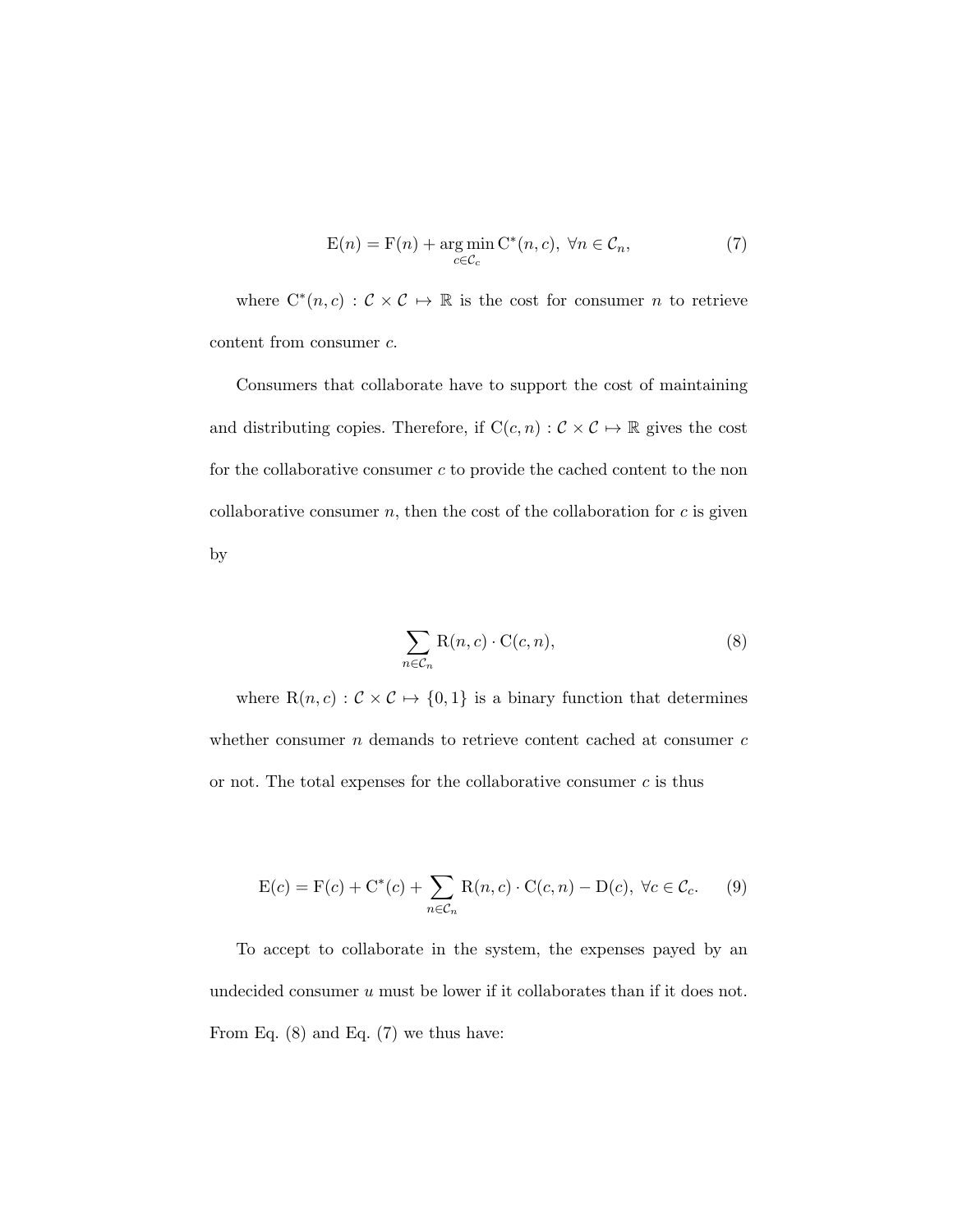$$
F(u) + C^*(u) + \sum_{n \in C_n} R(n, u) \cdot C(u, n) - D(u) \le F(u) + \underset{c \in C_c}{\text{arg min }} C^*(u, c). \tag{10}
$$

In other words, a consumer should collaborate if the cost overhead caused by the collaboration compared to the cost it should have supported without cooperation (i.e., cost when collaboration minus cost when no collaboration) is compensated by the discount, or:

$$
D(u) \geq \left( C^*(u) + \sum_{n \in C_n} R(n, u) \cdot C(u, n) \right) - \underset{c \in C_c}{\text{arg min}} C^*(u, c). \tag{11}
$$

A producer that wants to maximize its profit by promoting collaboration with the help of discount has to solve the following optimization problem defined by the combination of Eq. (6) and Eq. (11):

$$
\sum_{n \in \mathcal{C}_n} \mathcal{C}(n) \ge \sum_{c \in \mathcal{C}_c} \mathcal{C}^*(c) + \sum_{n \in \mathcal{C}_n} \mathcal{R}(n, c) \cdot \mathcal{C}(c, n) - \underset{i \in \mathcal{C}_c}{\text{arg min}} \mathcal{C}^*(c, i), \quad (12)
$$

$$
\mathcal{C}_n \cup \mathcal{C}_c = \mathcal{C},\tag{13}
$$

$$
\mathcal{C}_n \cap \mathcal{C}_c = \emptyset. \tag{14}
$$

Unfortunately, the producer cannot determine an exact solution for this optimization problem as it knows neither the cost structure of its consumers nor their demands. As a first approximation, the producer can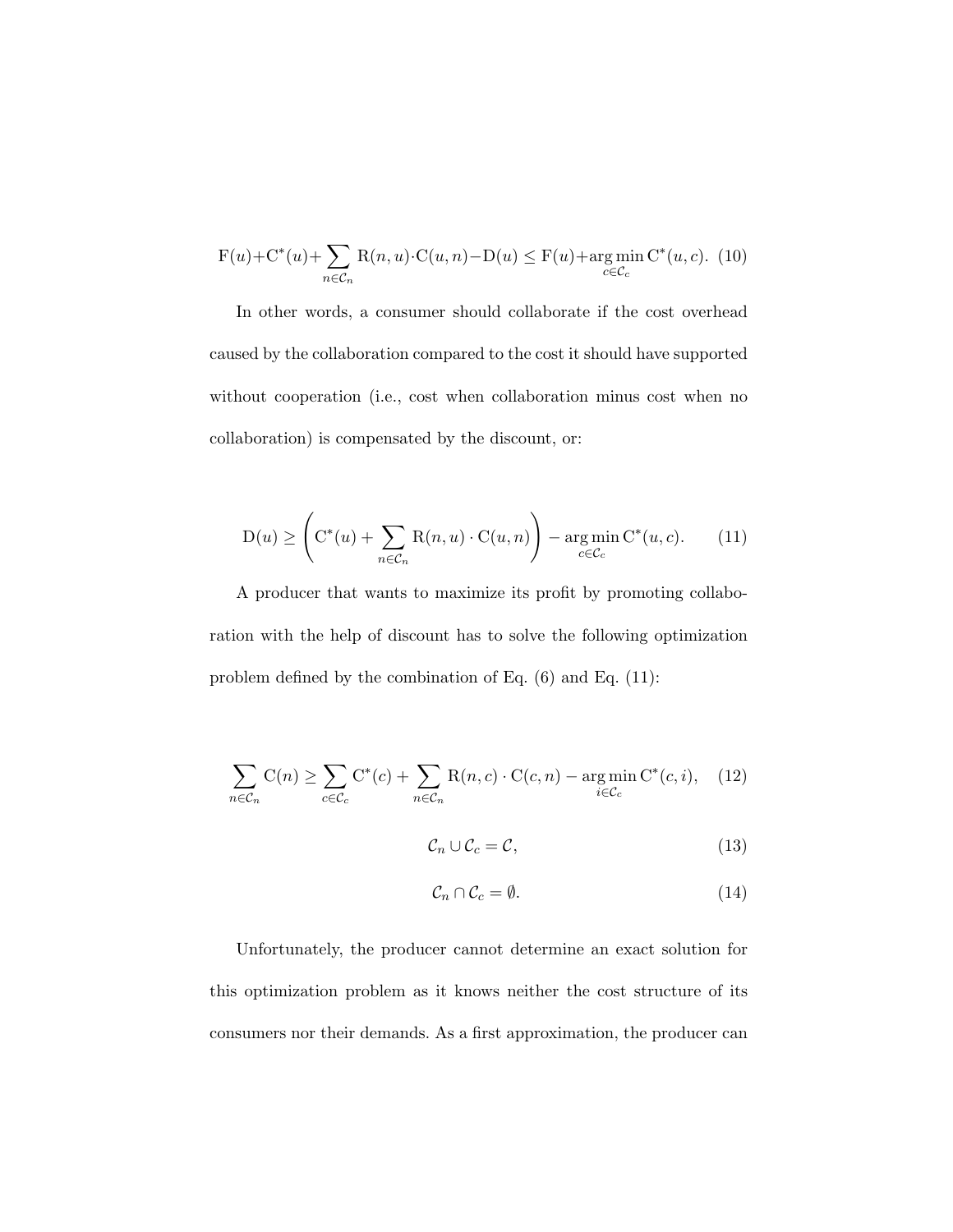offer the same discount  $\hat{d}$  for all the consumers that collaborate and assume that the cost of providing all the consumers, when no collaboration is performed, is equal and of value  $\hat{c}$  (e.g., the average cost). In this case, Eq. (6) is approximated by

$$
\hat{d} \le \frac{|\mathcal{C}| - |\mathcal{C}_c|}{|\mathcal{C}_c|} \hat{c}.\tag{15}
$$

Eq. (15) shows that the discount is a function of the proportion of consumers that collaborate in the system with the more the number of consumers collaborating, the less the discount can be. This equation is summarized in Fig. 1 for different proportions of collaborative consumers. For a given proportion of collaborative consumers, the profit for the producer is increased as long as the choice of the discount is below the curve. The exact value that maximizes the profit depends on Eq. (11) as the discount is the incentive for consumers to enter in the collaborative system. As this demand is unknown by the operator and depends of the consumer, it can use a conservative approach by first proposing a discount laying in its own area of acceptable discounts. For that amount of discount, the operator will observe a certain amount of consumers entering the collaborative system. If the proportion of collaborative consumers is too high (resp. too low), then the operator reduces (increases) the discount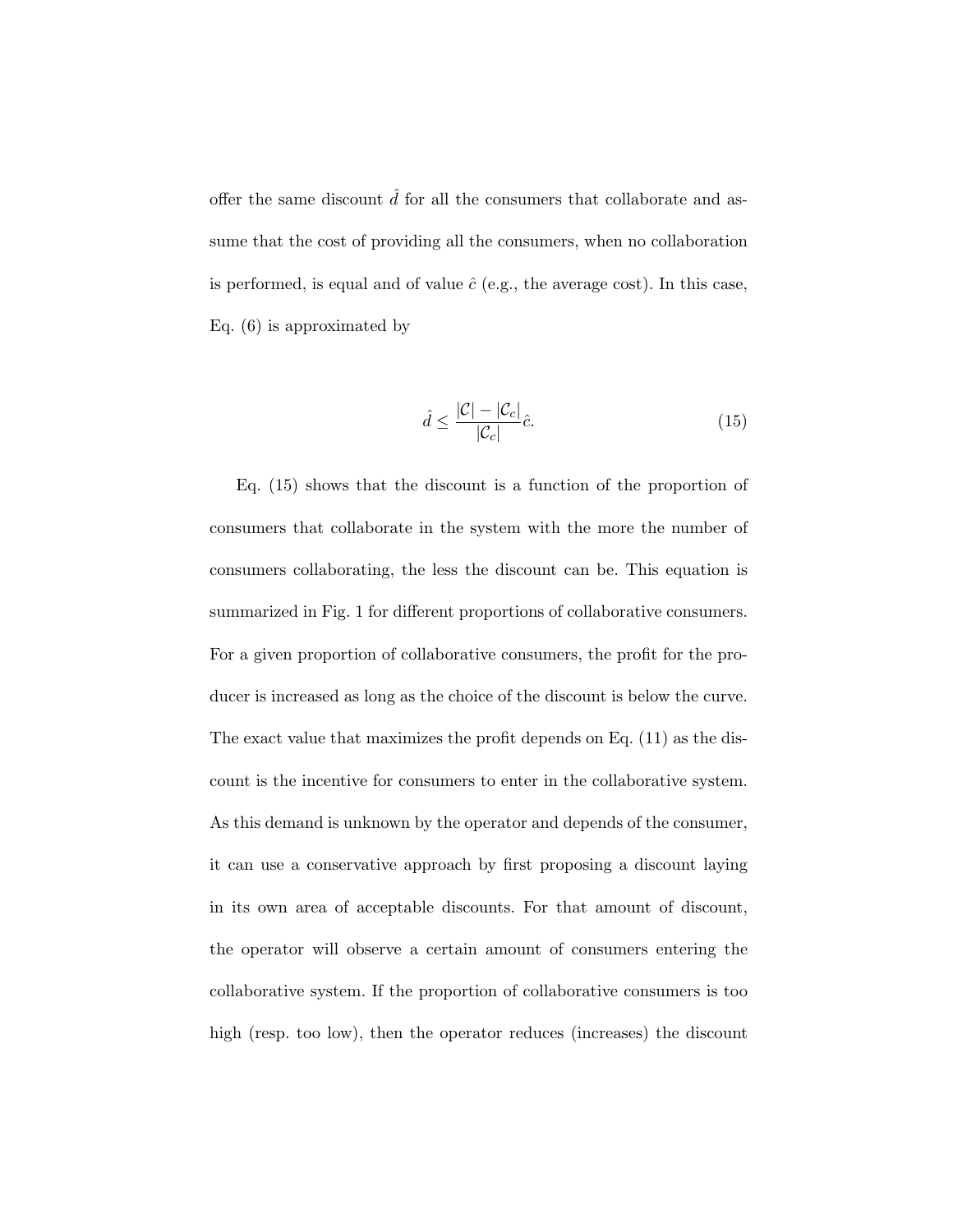to reduce (resp. increase) the proportion of collaborative consumers. By continuously adapting its discount, the producer can construct the consumers demand function and progressively offer personalized discounts.

Interestingly, as shown by Fig. 1, negative costs are possible and imply negative discounts. A negative value of cost corresponds to the situation where the producer earns values when using its network. This situation typically corresponds to the case where the OTT service provider is at the provider end of of a customer-provider link [12]. In this case, the reduction of traffic caused by the collaboration must be compensated by the increase of the fee requested to the consumers (i.e., a negative discount) which can be justified by the offer of a premium service.

## 4 Loosely Collaborative Inter-connection of CCN Networks

We have seen in Sec. 3 that Over-The-Top service providers and consumers have incentives in using CCN for participating in the OTT service. We can thus imagine that CCN is deployed at the content producer network and in each consumer network. However, as appealing is contentcentric networking, its deployment requires fundamental changes in the Internet and it is very likely that the Internet core will not shift to the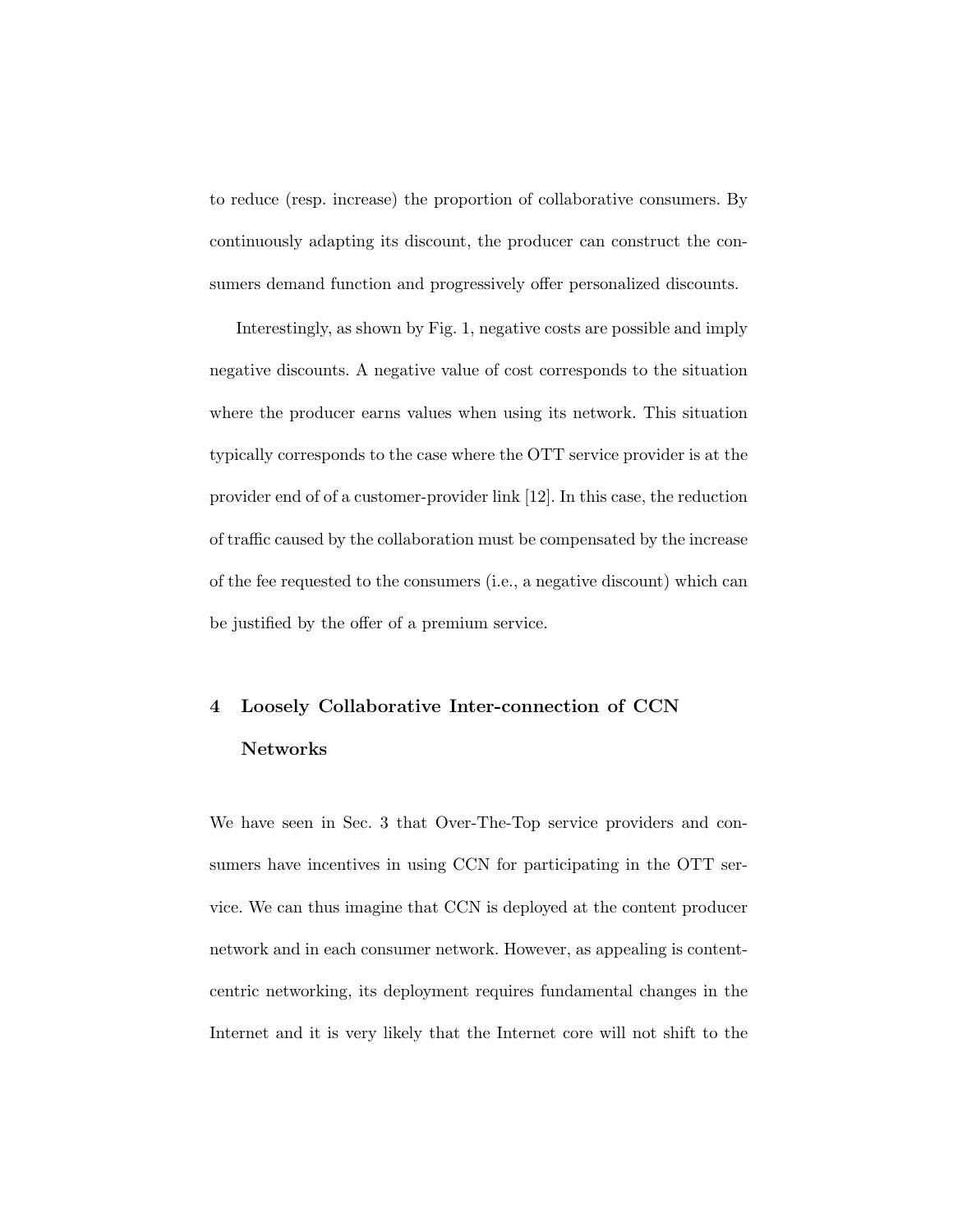

Fig. 1. Evolution of the optimum discount with the cost  $(\hat{c})$  for different percentage of the number of consumer collaborating. The producer increases its profit as long as the discount  $(y\text{-axis})$  is below the curve for a given cost  $(x\text{-axis})$ .

new paradigm rapidly, if ever [10]. We will thus see the emergence of CCN networks at the OTT consumer and producer networks, forming CCN islands composed of devices supporting CCN but inter-connected together via the traditional IP Internet core. To ensure this co-existence with IP, the CCN islands will form an IP overlay. The construction of such IP overlays has been extensively studied for peer-to-peer systems [13, 14] and mostly focus on reliability and scalability. However, OTT services provide multimedia content making so the performance criterion passing before reliability and the scalability. In addition, we have seen in Sec. 3 that interest of migrating to CCN for an OTT service is in the caching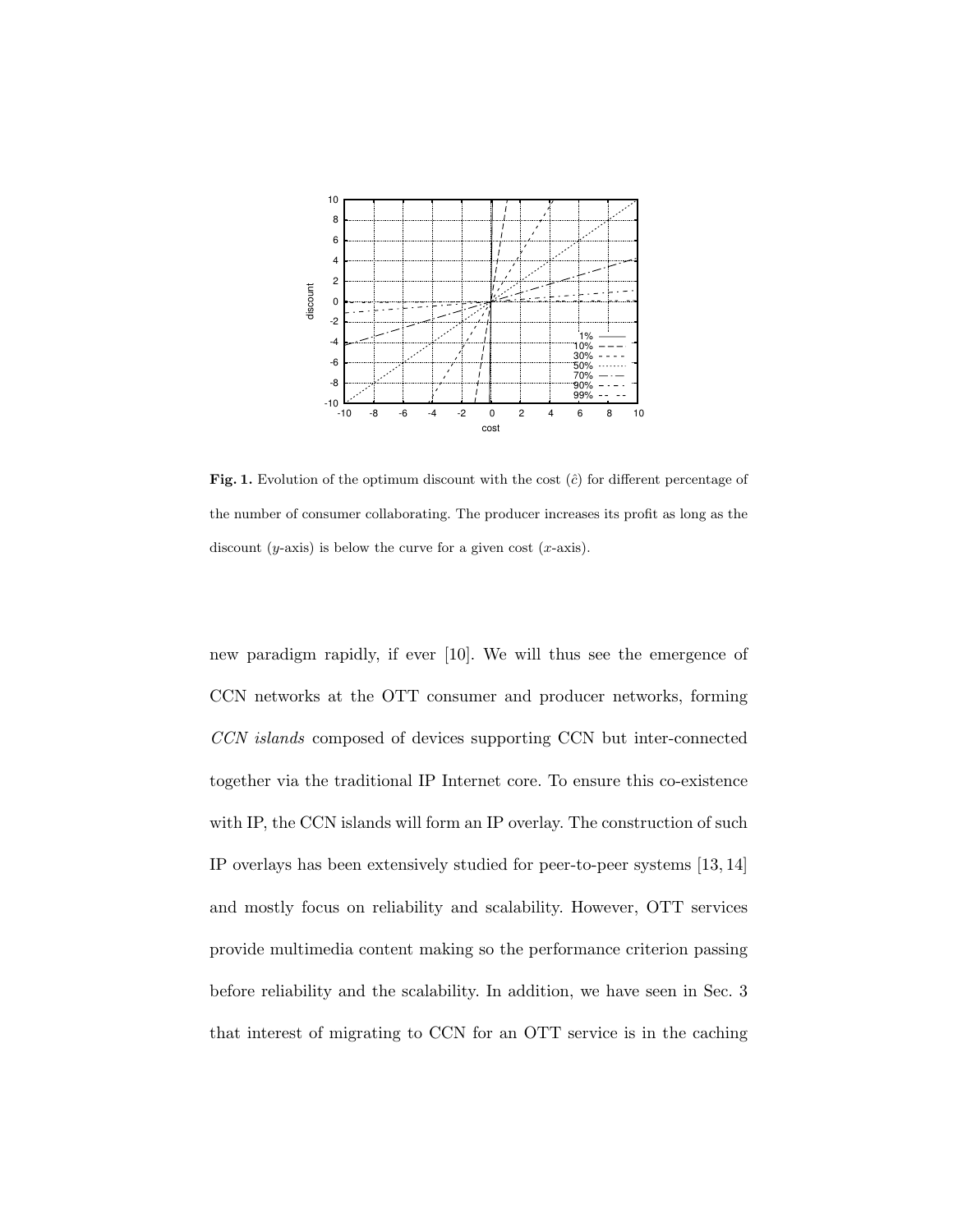capabilities of CCN. Finally, the adoption of the new model assumes collaboration from the consumers but while strong collaboration is possible inside a network operated by the administrative instances, the OTT consumers are spread on the Internet under distinctive administrations and only a loosely collaboration is possible (e.g., some consumer can cheat or have policies that they cannot disclose). To achieve our goals, we propose an overlay that  $(i)$  is closely embedded on the IP network in order to minimize path stretch,  $(ii)$  authorizes traffic deflection to consumer caches as long as performance of consuming contents from caches are better than those of consuming content directly from the publisher, and  $(iii)$  dynamically learns the cached contents and the consumer CCN islands while operated in loosely collaborative networks.

#### 4.1 IP Overlay for CCN Interconnection

The network in a CCN island can be composed of an arbitrary number of CCN nodes that communicate together by natively using the CCN protocol. Each island is connected to the Internet with a dual-stacked gateway which role is to allow CCN islands to seamlessly communicate over the IP Internet core. The role of a gateway is three-fold:  $(i)$  associate content to possible CCN islands,  $(ii)$  encapsulate CCN messages over IP and forward them on the Internet core, and (iii) decapsulate packets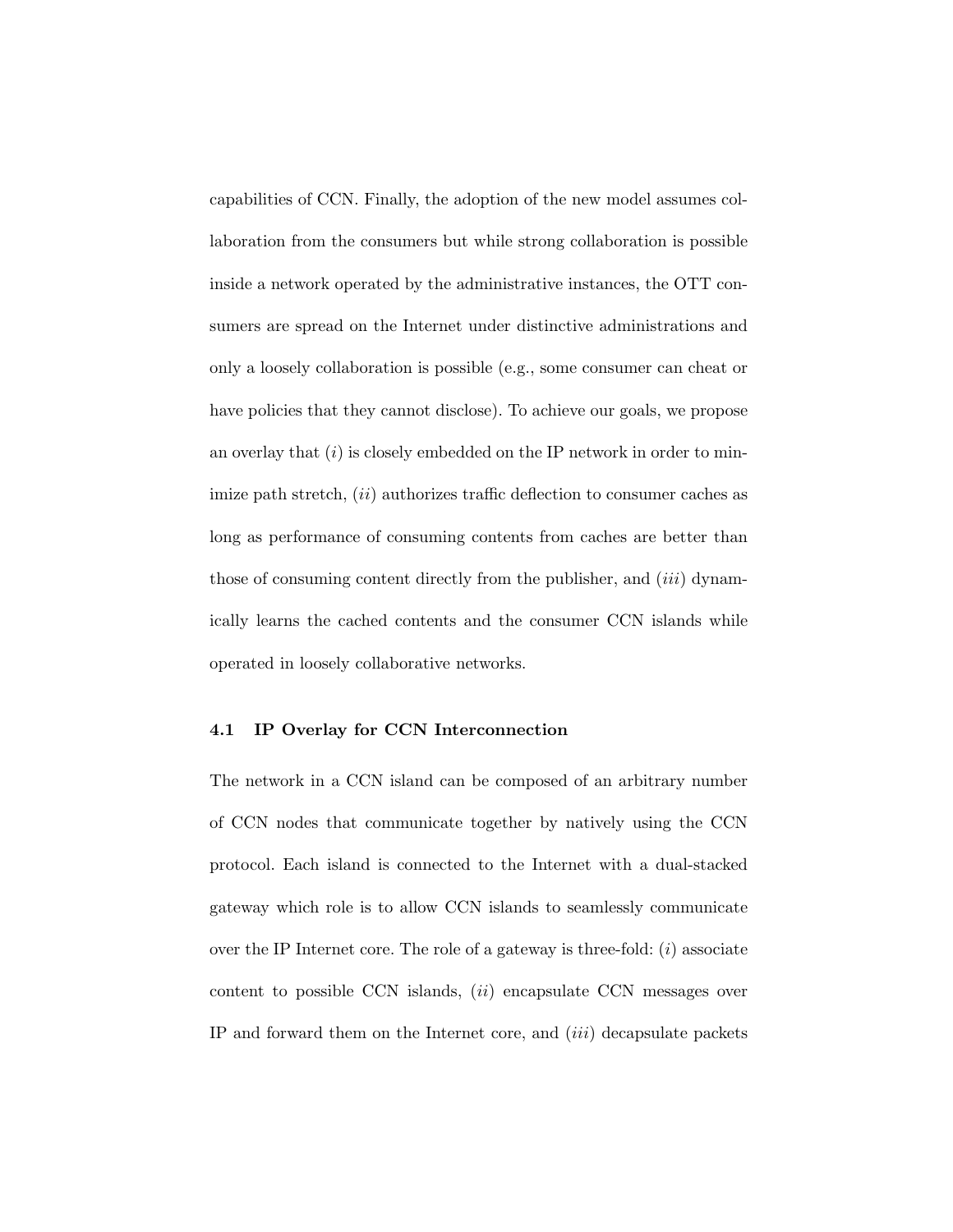received from other CCN islands and forward them to the CCN island it is attached to. Fig. 2 summarizes the overlay behavior in normal conditions.

The association between contents and their possible locations is achieved by the Naming Resolution Infrastructure (NRI) that dynamically binds content names to the IP address of the gateways of the CCN islands that potentially cache the content. The NRI binds each name with a list of gateway addresses, each address annotated with a priority and a weight. The gateway with the lowest priority value address should be selected because it will offer the best performance. In addition, CCN provides the support of multipath transfers, then if several choices are possible (i.e., several addresses with the same lowest priority value), they can be used in parallel proportionally to their weight (i.e., an address with a high weight is more likely to be selected than an address with a low weight). The presence of several addresses with different priorities improves the robustness of the binding as it is possible that the best gateways determined by the NRI might not be reachable from the NRI's client. A detailed description of the NRI is given in Sec. 4.3.

On the one hand, when a gateway receives an Interest message from its CCN island, it first determines the list of remote gateways that cache the content by sending a resolution querying to the NRI. The gateway selects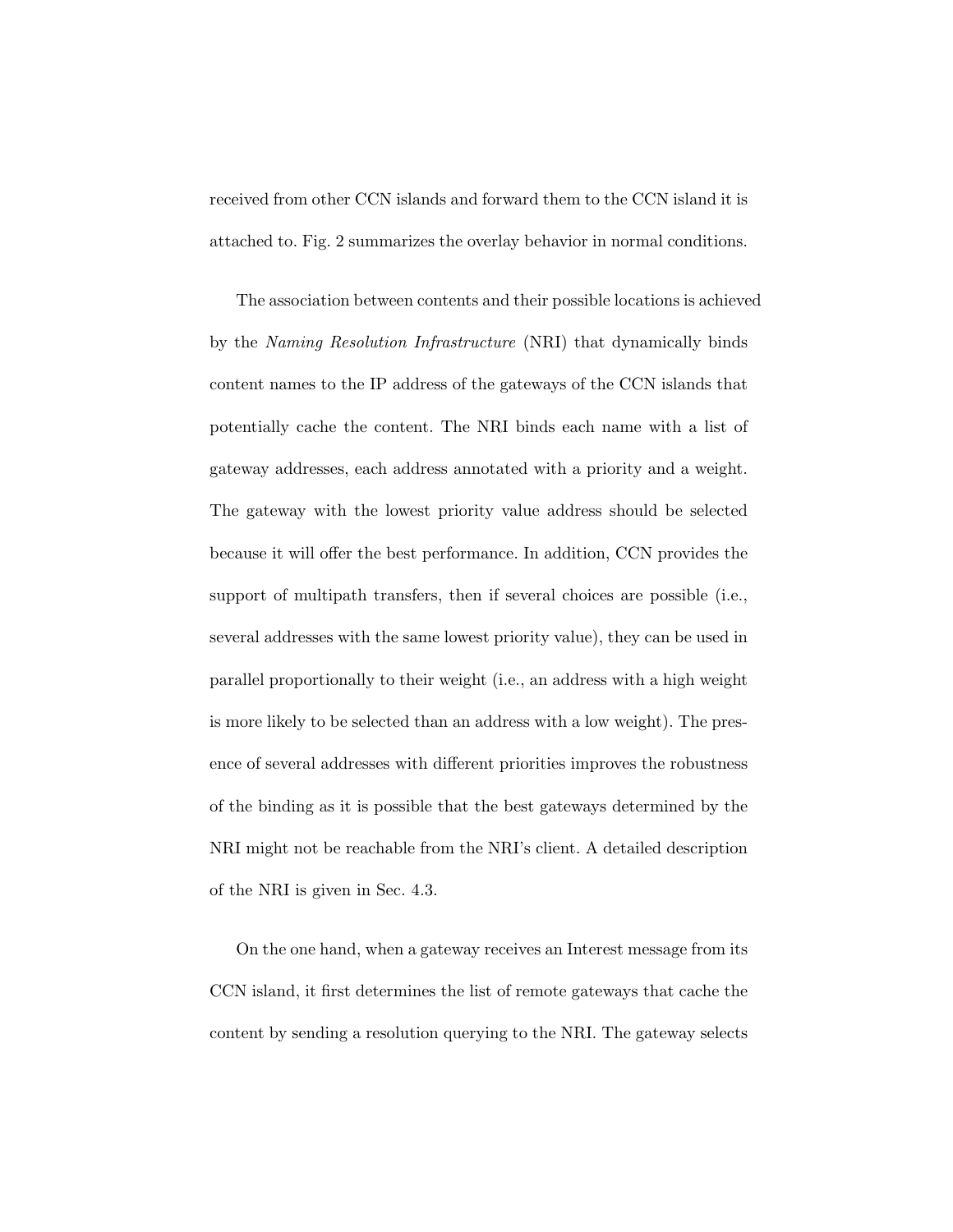the best remote gateways according to priorities and weights found in the binding retrieved from the NRI. The interest message is then encapsulated into an IP packet which source is the address of the local gateway and the destination is the address of the remote gateway. To maximize the chance of traversing the middleboxes in the Internet while minimizing the connection time, the CCN message is not encapsulated directly in IP or TCP but in UDP [15]. The encapsulated packet is then sent directly to the Internet core. This encapsulation scheme constitutes a minimalist overlay that minimizes path stretch as packets are sent to the gateways via the direct IP path which avoid detour that can degrade performance. Moreover, our overlay does not require any routing mechanism as it relies directly on its underlay avoiding so routing inconsistencies but also convergence problem. It is worth noticing that the gateway can cache the binding it learns from the NRI for future use.

On the other hand, when a gateway receives an encapsulated CCN message, it decapsulates and forwards it into the CCN network it is attached to. Care must be taken when messages are decapsulated. Indeed, by principle, CCN messages do not contain any explicit information about the node that initially emitted interest for the content. To overtake this constraint, CCN uses symmetric paths between the Interest message and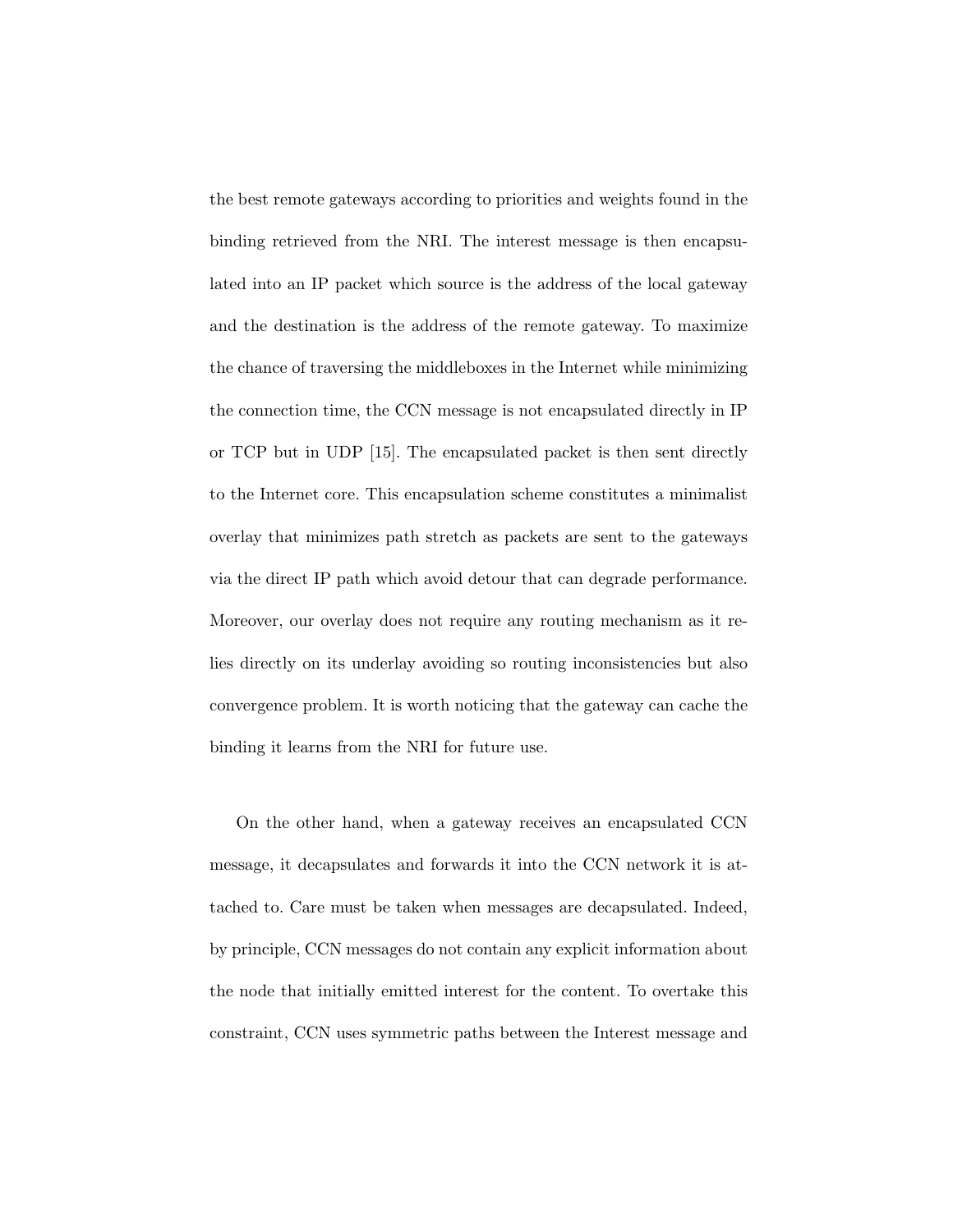its corresponding Data message. When a Data message is received, it is forwarded to the faces on which an Interest messages for the same content name have been received. Alas, the face that is connected to the Internet at the gateway is an IP interface and thus implies that CCN messages must be encapsulated in IP with the destination address corresponding to the address of the gateway that sent the corresponding Interest message. As this address is not present in the Data message, additional state must be kept by the gateway that received the Interest. To comply with CCN and keep the system its genericity, we do not add this state into CCN but instead use the notion of virtual IP face. A virtual IP face is seen as a normal face by CCN. However, virtual IP faces are dynamically instantiated when an Interest message is decapsulated and destroyed whenever the corresponding data message has been encapsulated and sent back to the initial gateway. The necessary state is maintained directly by the virtual IP face that remembers the parameters of the encapsulating IP packet (i.e., IP addresses and UDP ports). Hence, the virtual face can encapsulate and send Data message it receives to the appropriate gateway. On the contrary, when an encapsulated Data message is received, the gateway only has to decapsulate it and forward it to its attached CCN network that maintain PIT entries for the content provided in the message.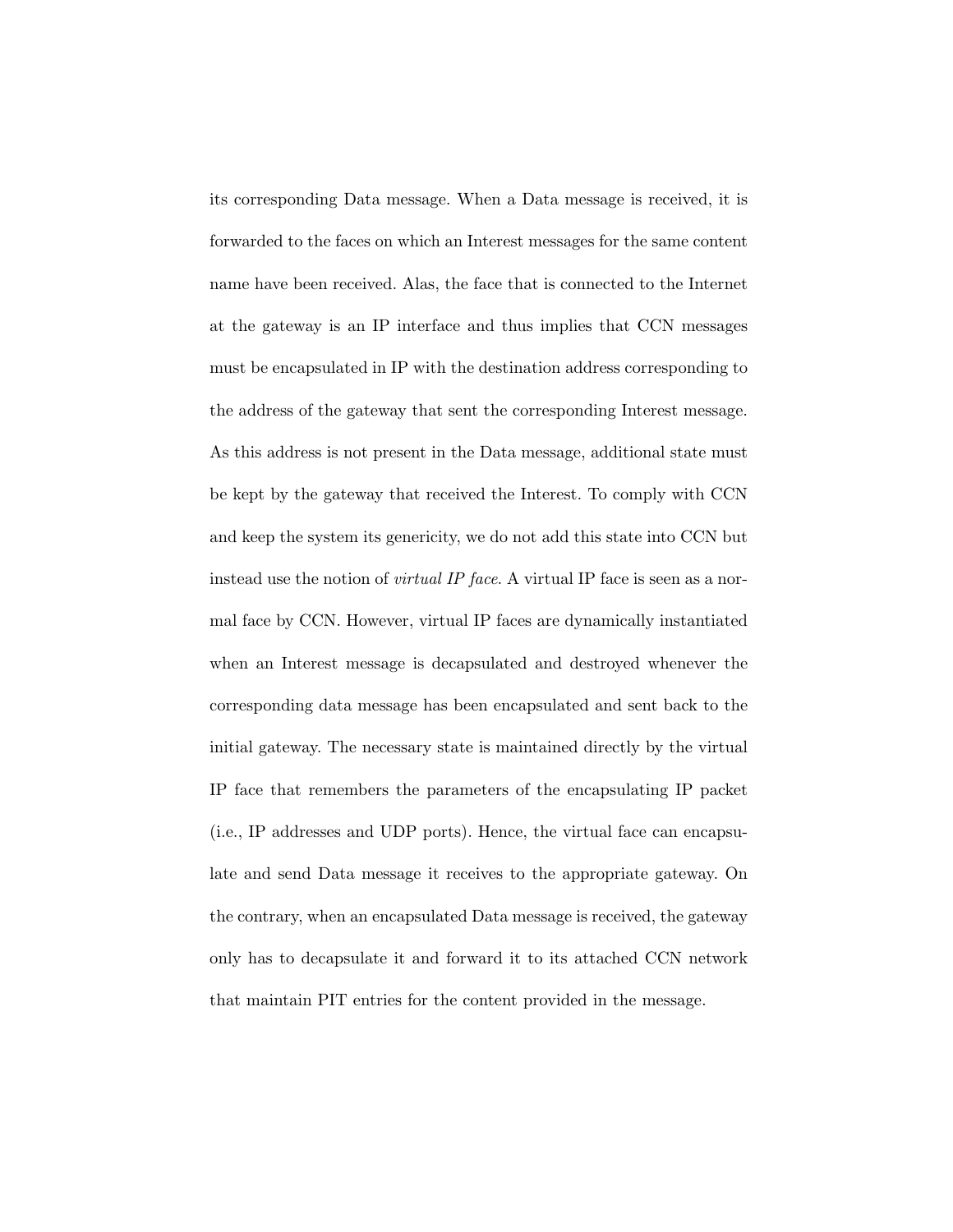The overlay that we propose is a tradeoff between the constraints of IP, the location independence of CCN, and the performance requirements of OTT services. On the one hand, IP strongly depends on the topological location because of the IP addresses, but, on the other hand, CCN is decoupled to location as content can be anywhere in the network. For that very reason and because OTT services require good network performance, the interconnection of CCN islands is done by the mean of a dynamically constructed overlay directly embedded in the IP infrastructure. Hence, the locations remain invisible in the CCN networks but CCN messages are sent optimally between the islands according to the IP path.



Fig. 2. Example of the transfer of CCN messages with the overlay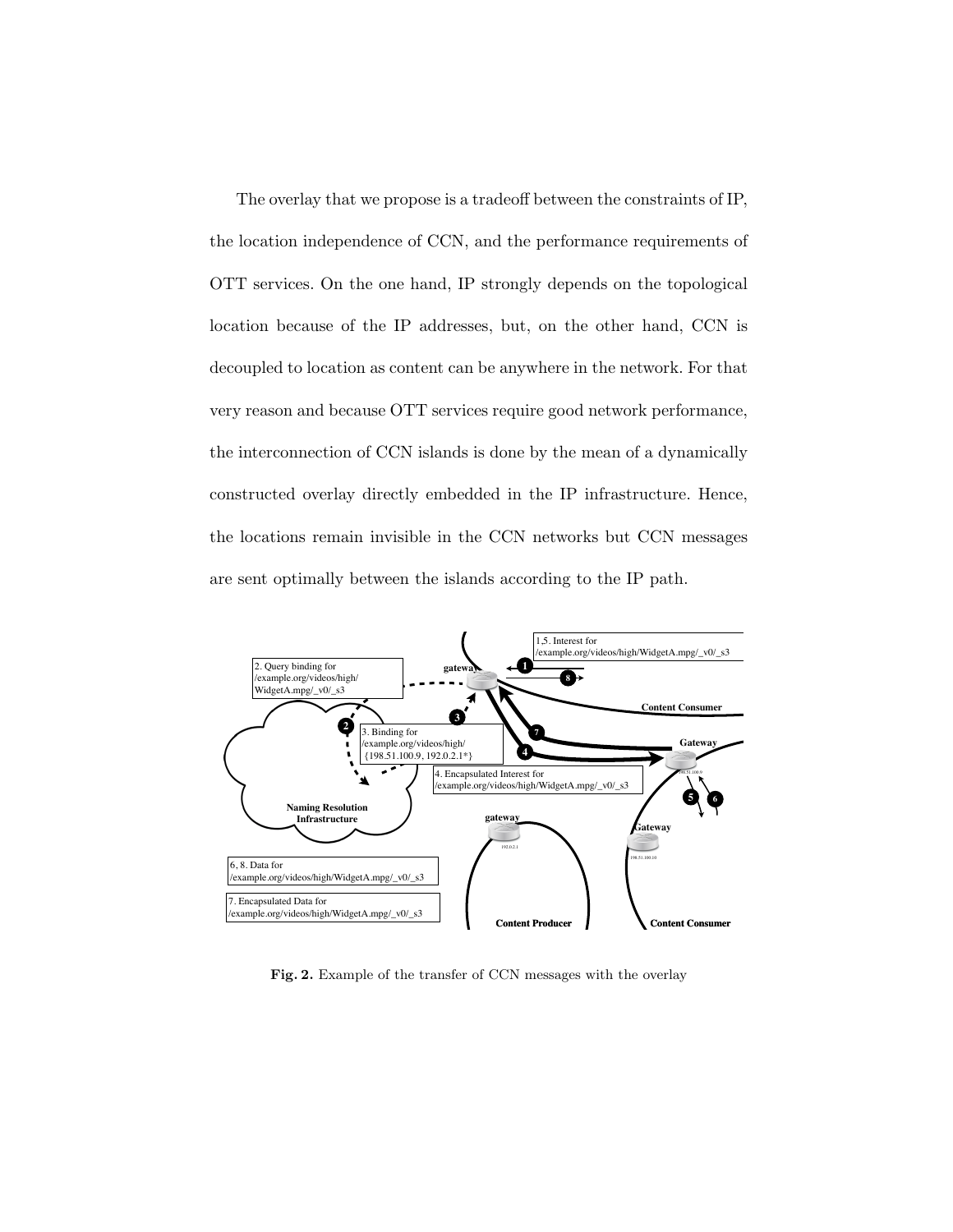#### 4.2 Performance Based traffic Deflection

The role of the Name Resolution Infrastructure is to associate content names to the address of the gateways of CCN islands that potentially cache that contents. As discussed in Sec. 4.3, these binding are constructed such that caches offering the best performance are preferred. However, the conjunction of OTT services and caching forms a loosely collaborative system where the content might not be cached in the selected island even if the binding presumed so. With a traditional IP approach, if the content is not available at a cache, the consumer must try itself another cache as each of its request is targeted to a particular cache with the IP address. On the contrary, with the location independence of CCN, if an Interest message arrives at a CCN island that does not cache the content, it can seamlessly be recursively re-directed to another CCN island that potentially caches the content. Unfortunately, the performance decreases with the number of hops [11] and OTT services depend on network performance. For that reason and to ensure correctness of Interest forwarding in the overlay (i.e., if the content exists, the Interest message will eventually arrive at a CCN island that stores the content), when a CCN island does not store the content requested by another CCN island, it redirects the interest message to the CCN island publisher where it is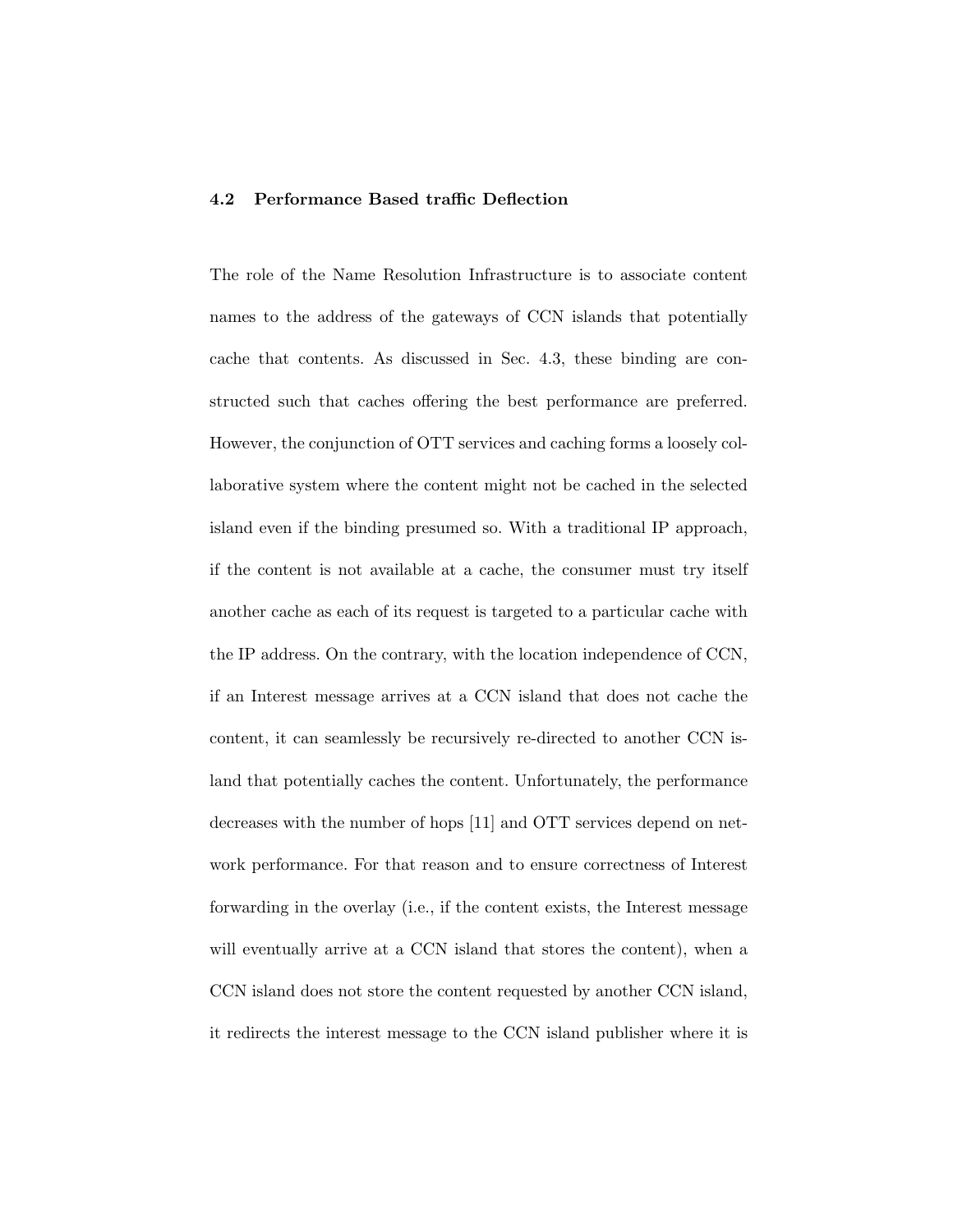certain that the content is available. In other words, an Interest message is deflected only once to a cache. To allow this, Interest messages are annotated when they enter the island and when a gateway that connects the CCN network to the overlay receives such annotated Interest message, it forwards it to the publisher island. The address of the publisher island gateway is learned with the bindings where publisher gateway addresses are flagged. Fig. 3 summarizes the behavior of the overlay when re-direction is required.



Fig. 3. Example of the transfer of CCN messages with the overlay and re-direction to the content producer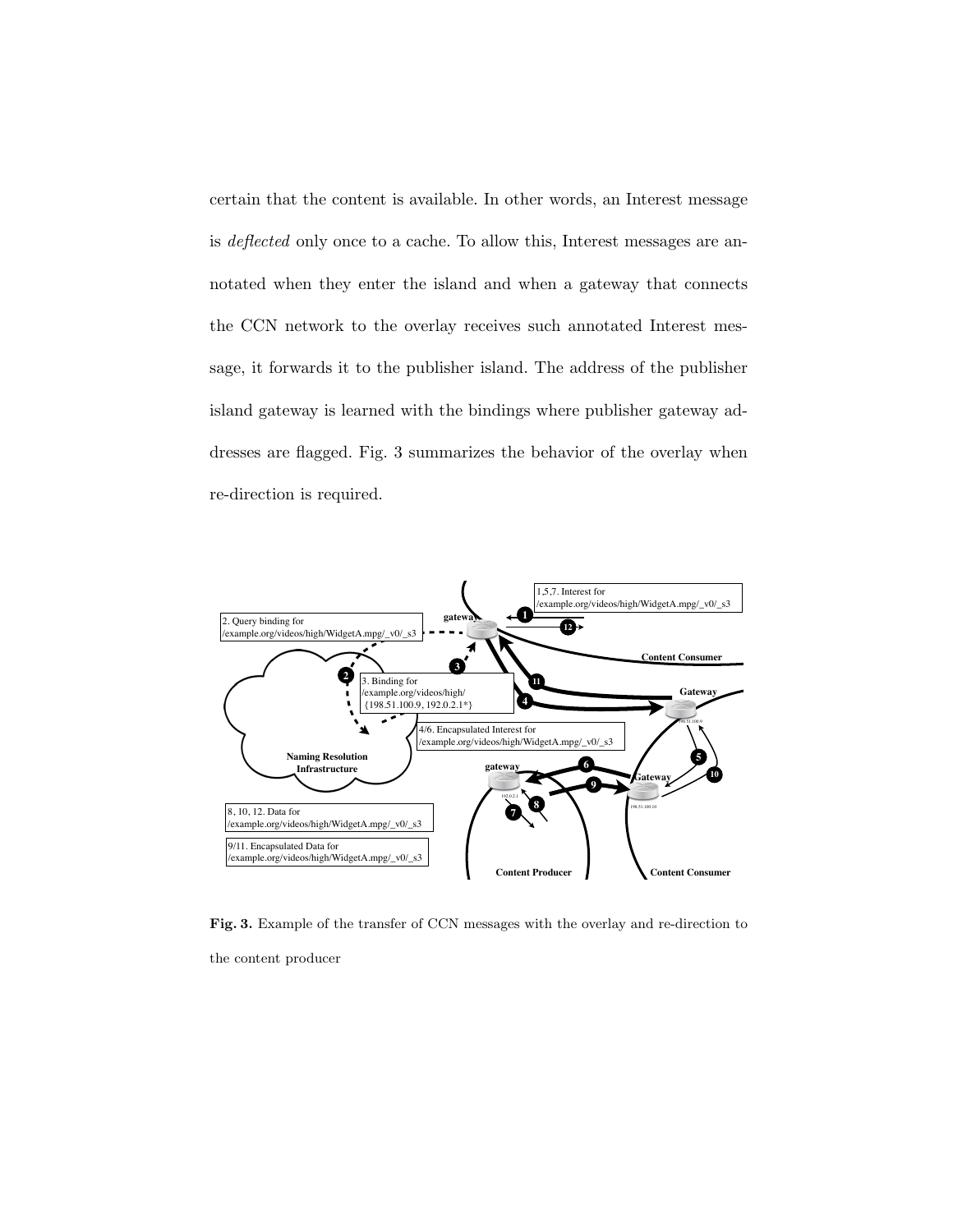#### 4.3 Name Resolution Infrastructure

The very purpose of the Naming Resolution Infrastructure (NRI) is to provide bindings between content names and CCN islands that cache them. However, as the content can be cached at any position in CCN, the producer of the content will not observe the CCN islands that consume cached content. However, to leverage the use of the cache in our overlay, the bindings must be constructed with the knowledge of all the CCN islands that consume the content. To that reason, we construct a semicentralized NRI where every query for a particular content is transmitted to the publisher of the content via a decentralized hierarchical resolution infrastructure. In the NRI, the publisher learns all its consumers and their caching infrastructure. The publisher can then construct the binding to leverage the use of caches while following its own policies. The hierarchical infrastructure used to convey the binding queries from consumers to the publisher is built directly on IP and follows the same principle as the Domain Name Service (DNS) and could even be implemented directly with it [16]. We copied model DNS for our NRI because its structure is semi-centralized and years of operation have proven its robustness, scalability, and flexibility. In CCN, the namespace is a prefix tree where the name associated to a node is a prefix of the name associated to any of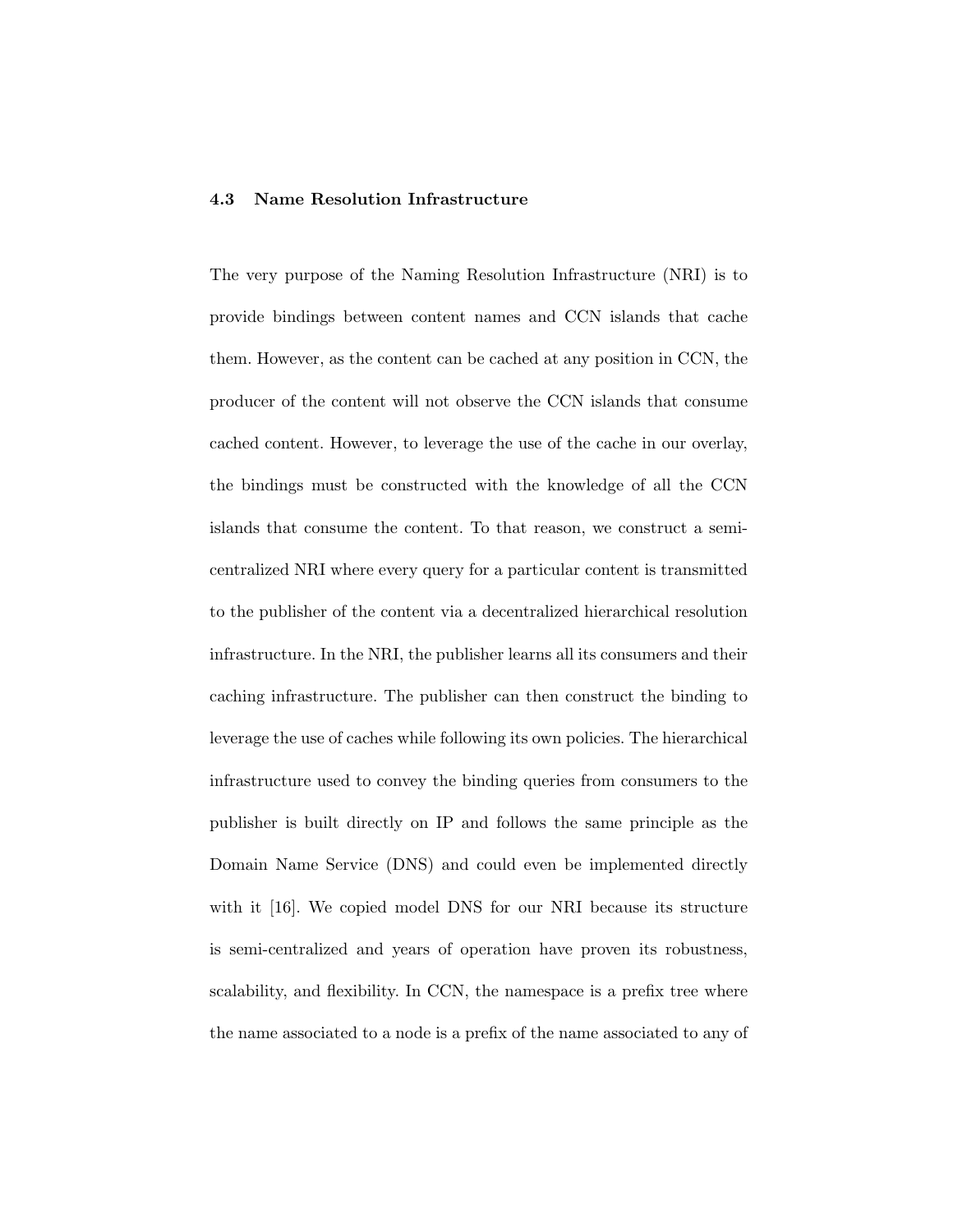its children [6]. We can therefore build a hierarchy of naming resolution servers, each server being authoritative for the name assigned to it, and the name of a server is a prefix of the name assigned to the children of the servers. A resolution server is then in charge of maintaining the bindings for the names it is authoritative and the list of its children with their assigned name. To resolve a name, an NRI client sends a resolution query to a server at the root of the naming tree. The server returns in a referral message the address of the children that are authoritative for the longest prefix matching the queried name. The client then sends a query to one of these children that will, at its turn return the address of its longestmatching children, and so on until the server that is authoritative for the perfectly matching queried name is reached. When a server receives a query for a name it is authoritative for, it replies the client with the binding for the name of interest. As the server that provides the binding is the same for any client that is willing to consume the content identified by this name and that this server is operated by the publisher, the publisher is able to construct a map of the CCN islands that consume its content. This consumer map is used to construct the bindings dynamically and then leverage the caching capabilities of CCN. Fig. 4.3 gives an example of name resolution in the NRI.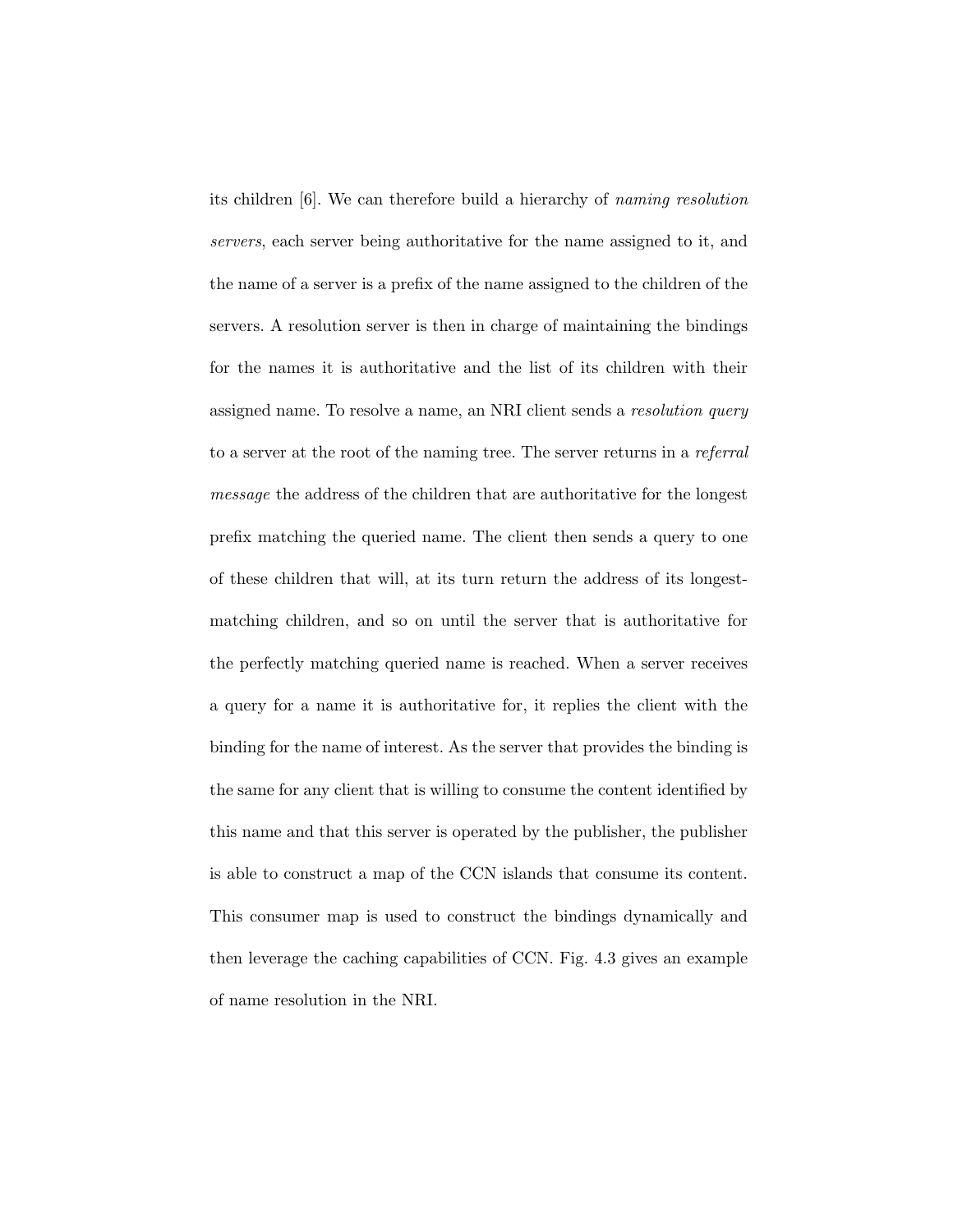

Fig. 4. Naming hierarchy traversal

The binding construction is based on the consumer map the producer builds. To optimize the use of cache and retrieval performance, the optimal binding is built by the producer for each consumer. To do so, the map of consumers is consolidated with BGP information and the Application-Layer Traffic Optimization (ALTO) service [17]. With this abstracted map of the network, the publisher determines the topological distance between the islands and group consumers by their topological location as nodes inside a prefix present similar performance [18]. It is worth noticing that our service is loosely collaborative and an island that consumes the content might not cache it. Because of this particularity, the producer should build a statistical caching behavior of its consumers. To do so, the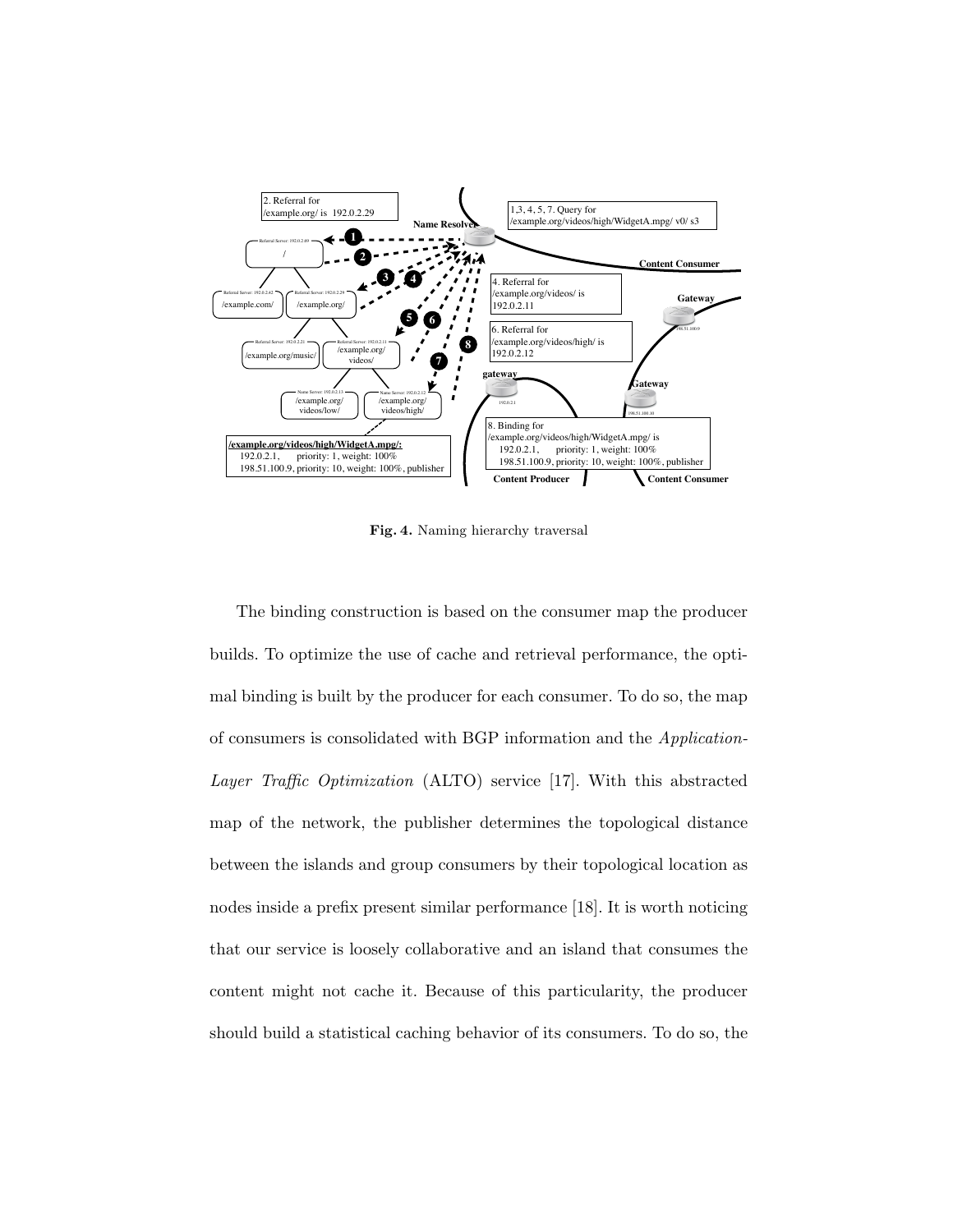producer can monitor its consumers with the out-of-band mechanism it maintains with its consumers to customize (e.g., with advertisements) the content it provides them even if the static content is cached.

#### 5 Conclusion

In this paper, we show that CCN presents strong incentives for Over-The-Top (OTT) service providers and consumers like YouTube or Netflix. However, the transition to CCN might be long because of the fundamental changes it causes in the network. Therefore, we present a transition mechanism based on a dynamic overlay optimized for performance and a naming resolution infrastructure that allows OTT services to leverage the use of CCN caches in a global Internet where CCN is only partially deployed. The principle of our solution is to place a gateway speaking CCN an IP at the border of each CCN island and to dynamically build bindings between the name of contents cached in the island and the address of the gateway of the island. The binding is then used to dynamically construct an overlay to inter-connect the CCN islands and then leverage the use of caches.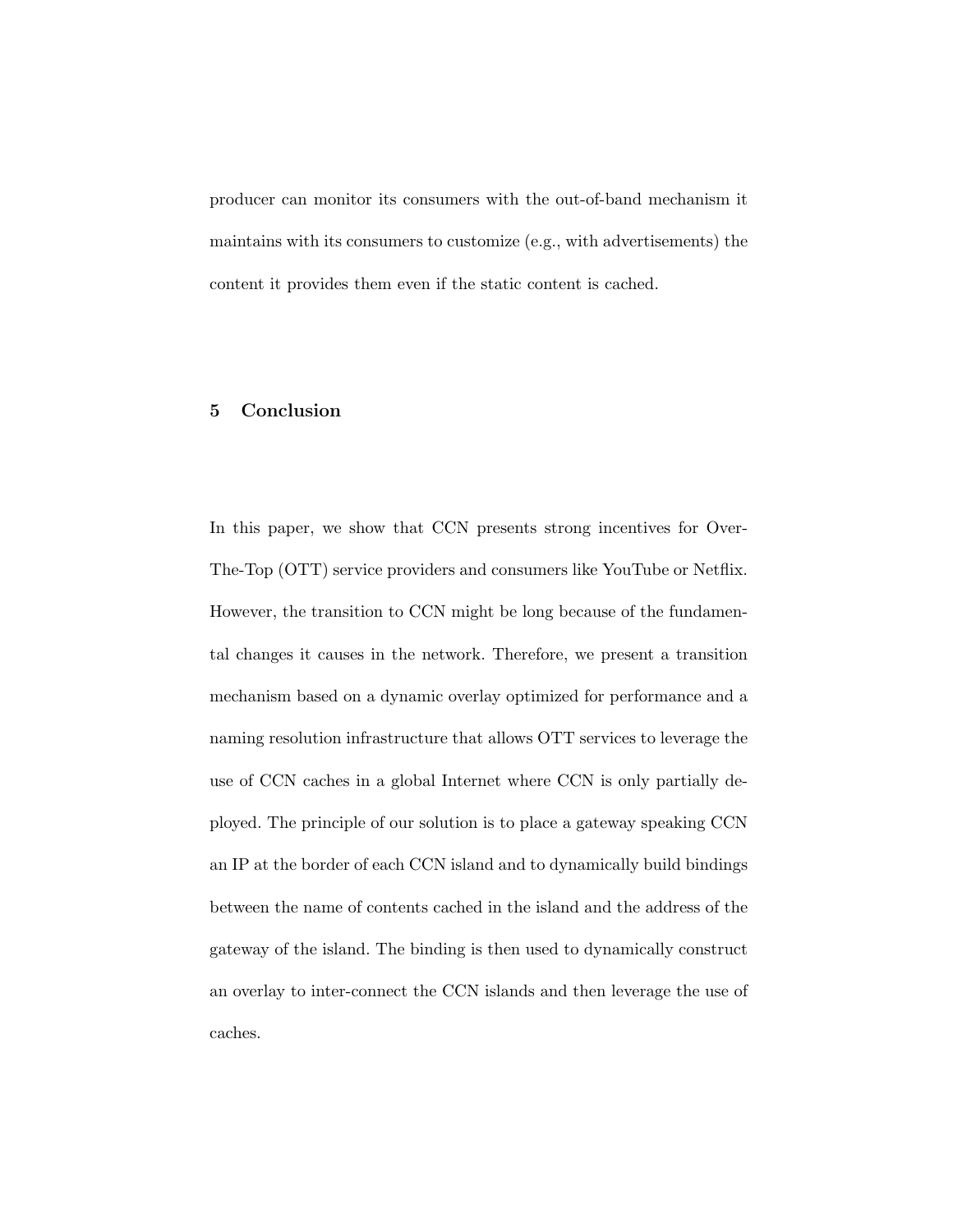#### References

- 1. Labovitz, C., Iekel-Johnson, S., McPherson, D., Oberheide, J., Jahanian, F., Karir, M.: ATLAS Internet Observatory 2009 Annual Report. Technical report, Arbor Networks, the University of Michigan and Merit Network (2009)
- 2. Netflix (2012) www.netflix.com.
- 3. Youtube (2012) www.youtube.com.
- 4. Hulu (2012) www.hulu.com.
- 5. Xbox live (2012) www.xbox.com/live.
- 6. Jacobson, V., Smetters, D.K., Thornton, J.D., Plass, M.F., Briggs, N.H., Braynard, R.L.: Networking named content. In: Proceedings of the 5th international conference on Emerging networking experiments and technologies. CoNEXT '09, New York, NY, USA, ACM (2009) 1–12
- 7. Koponen, T., Chawla, M., Chun, B.G., Ermolinskiy, A., Kim, K.H., Shenker, S., Stoica, I.: A data-oriented (and beyond) network architecture. In: Proceedings of the 2007 conference on Applications, technologies, architectures, and protocols for computer communications. SIGCOMM '07, New York, NY, USA, ACM (2007) 181– 192
- 8. Ahlgren, B., D'Ambrosio, M., Marchisio, M., Marsh, I., Dannewitz, C., Ohlman, B., Pentikousis, K., Strandberg, O., Rembarz, R., Vercellone, V.: Design considerations for a network of information. In: Proceedings of the 2008 ACM CoNEXT Conference. CoNEXT '08, New York, NY, USA, ACM (2008) 66:1–66:6
- 9. Zhang, L., Estrin, D., Burke, J., Jacobson, V., Thornton, J., Smetters, D.K., Zhang, B., Tsudik, G., claffy, k., Krioukov, Dmitriand Massey, D., Papadopoulos, C., Abdelzaher, T., Wang, L., Crowley, P., Yeh, E.: Named Data Networking (NDN) Project (October 2010)